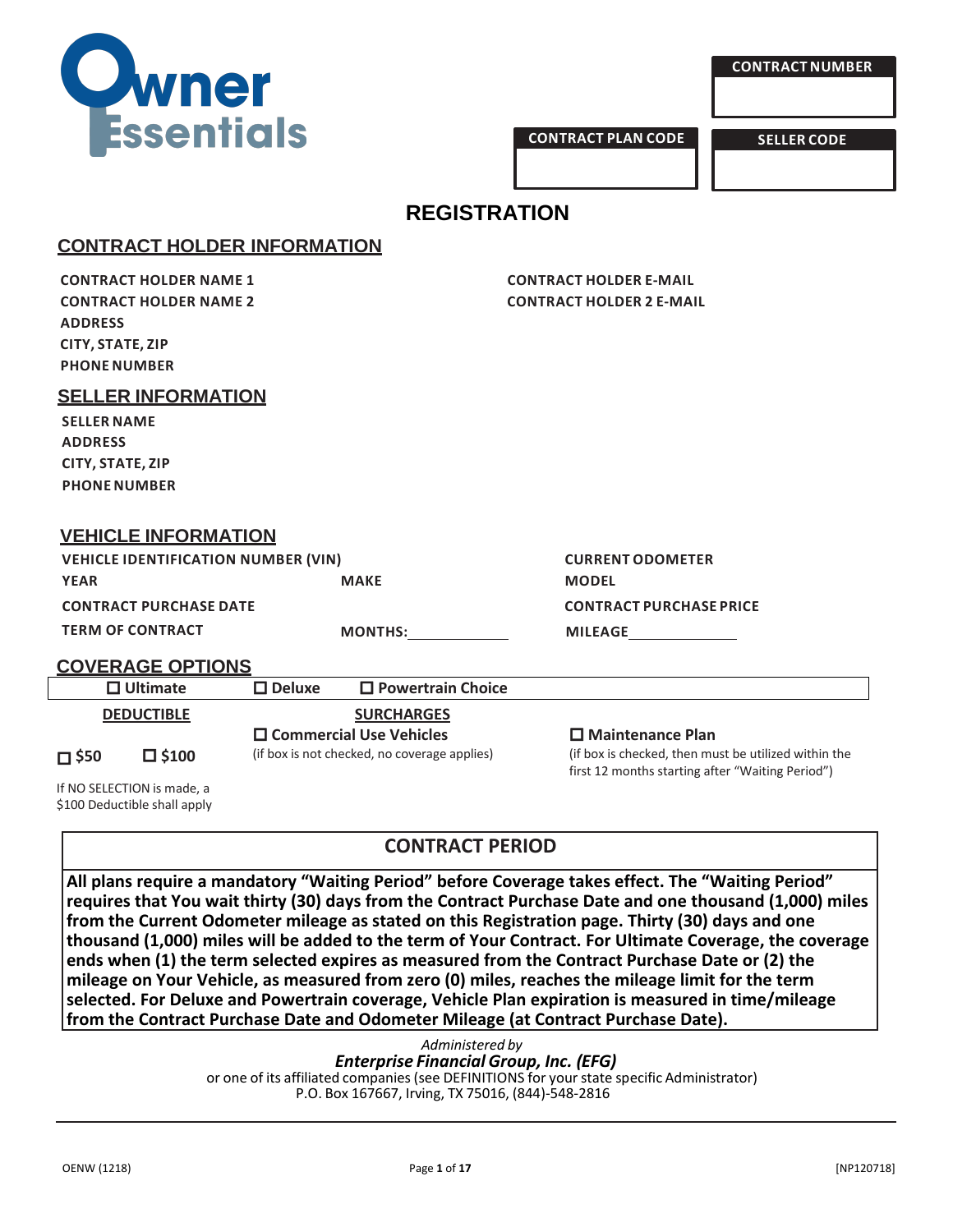## **CONTRACT**

- This agreement (Contract) is between the Contract Holder (named on the Registration page) and the Service Contract Provider as defined under the Definitions section of this Contract. The Seller (issuing party) is not a party to this Contract and has no obligations to You in regards to the benefits provided.
- Your benefits and Our obligation to perform underthis Contract are insured by an insurance policy with American Security Insurance Company, PO Box 50355, Atlanta, Georgia 30302, (866) 306-6694. If the benefits as described are not provided within sixty (60) days after You provide proof of loss covered by this Contract, or if the provider becomesinsolvent or otherwise financially impaired, then You may make a direct claim against American Security Insurance Company or as identified by Your state of residence below. For Connecticut, Florida, Iowa, Missouri, Nebraska, New Hampshire, New York, Oklahoma, and South Dakota residents only: Our obligations are guaranteed by an insurance policy issued by American Bankers Insurance Company of Florida, 11222 Quail Roost Drive, Miami, FL 33157, 1-866-306-6694.

**For Minnesota residents only**: Our obligations are guaranteed by an insurance policy issued by American Reliable Insurance Company, 11222 Quail Roost Drive, Miami, Florida 33157, 1-866-306-6694.

• The purchase of this Contract is not required in order for You to purchase or obtain financing for this Vehicle and is subject to verification.

### **DEFINITIONS**

- **Commercial Use Vehicle** means Vehicles used for business, deliveries, construction, or commercial hauling.
- **Consumer, Customer, You and Your(Contract Holder)** meansthe person who islisted in the "Contract Holder Information" section on the Registration page.
- **Covered Part** means an item listed as a Covered Part, based on the coverage You selected, as defined in the section titled "Covered Parts".
- **Covered Breakdown, Breakdown, or Mechanical Breakdown** means the event caused by the total failure of any Covered Part to work as it was designed to work in normal service, including normal wear and tear.
- **Insurance Policy and Reimbursement Insurance Policy** means a policy of insurance issued to the Service Contract Provider by an insurance company as stated in the "Contract" section above.
- **Lien Holder, Finance Company, and Funding Company** means the entity that funded this Contract to Us on Your behalf. The same entity retains rights to any refund due until such time You have completed repayment of Your payment plan or installment agreement.
- **Lubricated Part** means a part that requires lubrication to perform its function.
- **Motor Vehicle and Vehicle** means the Vehicle identified by the Vehicle Identification Number (VIN) listed on the Registration page of this Contract.
- **Seller and Issuing Party** means the entity where You purchased Your Contract.
- **Service Contract and Contract** means this Service Contract for the Vehicle described on the Registration page.
- **Service Contract Provider, We, Us, and Our (Administrator / Obligor)** means Enterprise Financial Group, Inc. (EFG), P.O. Box 167667, Irving, TX 75016, 1-844-548-2816. [www.efgcompanies.com.](http://www.efgcompanies.com/)

**For Delaware residents only:** We Us and Our means Reticulated Administrative Services, Inc. (RAS), P.O. Box 167667, Irving, TX 75016, 1-844-548-2816.

**For Florida residents only:** We, Us and Our means Enterprise Financial Group of Florida, Inc. (EFGF), P.O. Box 167667, Irving, TX 75016, 1-844-548-2816. Florida License #: 60102.

**For Louisiana and South Carolina residents only:** We, Us and Our means EFG Agency, Inc., P.O. Box 167667, Irving, TX 75016, 1-844-548-2816.

**For Texas residents only:** We, Us, and Our (The Service Contract Provider) means Enterprise Financial Group, Inc. (EFG), P.O. Box 167667, Irving, TX 75016, 1-844-548-2816.

# **OUR OBLIGATIONS**

If a Covered Mechanical Breakdown of Your Vehicle occurs during the term of this Contract, We will:

- Pay You or the repairer, for reasonable costs of repair or replacement of the Covered Part(s) and associated labor as required for the completion of the repair or replacement of those parts, which cause the Mechanical Breakdown. Allowed labor will be verified by the standard versions of the following nationally recognized labor guides: Motors, Mitchell, & AllData. Replacement parts, not to exceed manufacturer's suggested retail price, may be of like kind and quality. This may include the use of new, remanufactured or used parts as determined by Us.
- Reimburse You for a rental car at the rate of up to thirty dollars (\$30) per day and a maximum of one hundred fifty dollars (\$150) (five (5) days) per Mechanical Breakdown. To receive rental benefits You must supply Us with Your receipt from a licensed rental agency. No deductible will apply to this benefit. Maximum rental days include delays associated with Administrator required inspections or the shipment of parts.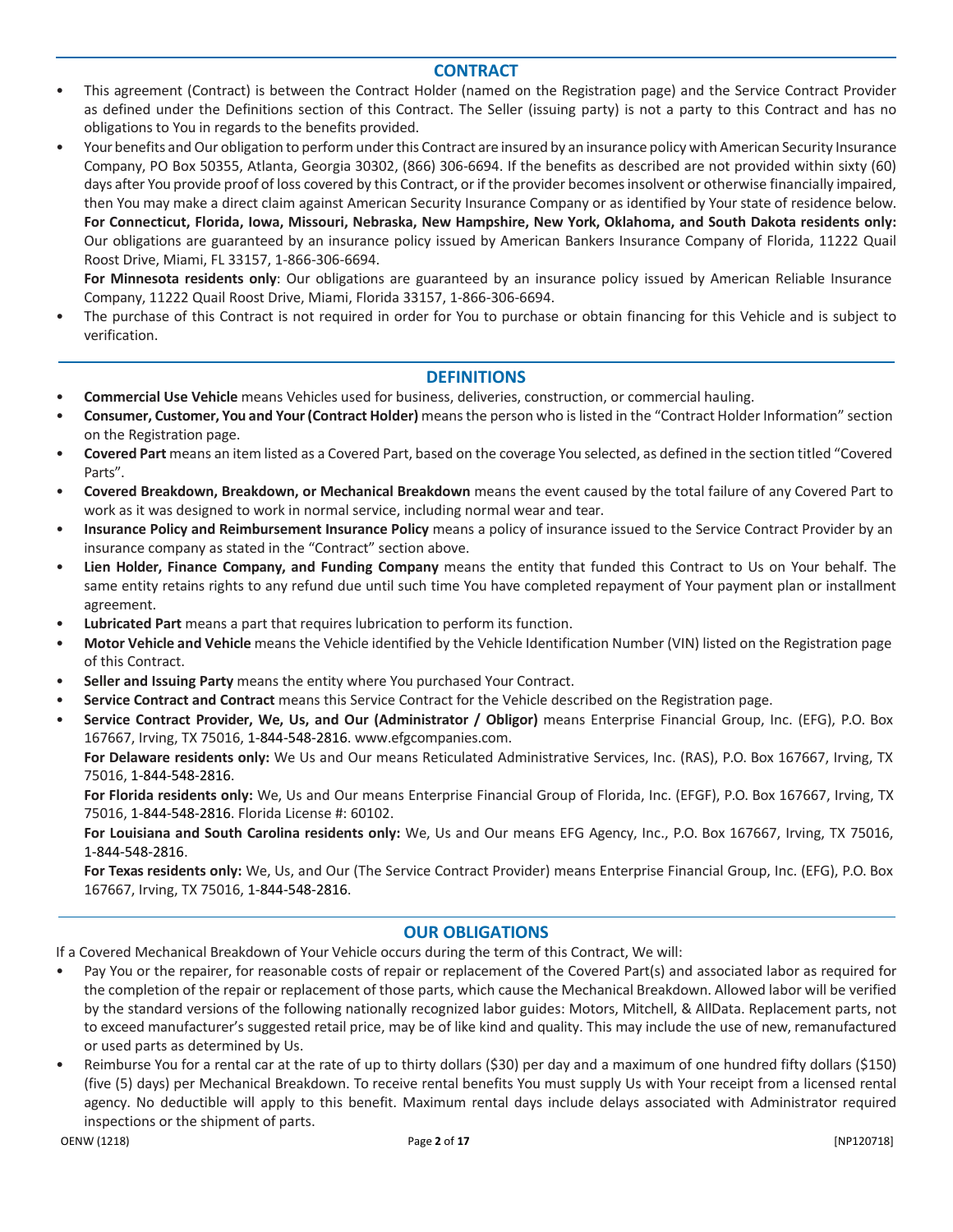Reimburse You for lodging and meal expenses actually incurred by You if the covered repairs are completed more than one hundred (100) miles from Your primary residence and You are stranded overnight. The limit on this reimbursement is seventy-five dollars (\$75) per day for up to three (3) days and a maximum of two hundred twenty-five dollars (\$225) per Breakdown.

## **YOUR OBLIGATIONS**

- **• At the time of purchase of this contract, You must provide verifiable service/purchase receipts which show that an oil change has been performed within three (3) months prior to Contract Purchase Date.**
- You must follow the maintenance schedules in accordance with Your Vehicle's manufacturer recommendations. If applicable, **replace the engine timing belt at the intervals specified by the Vehicle manufacturer. You must keep and make available** verifiable service/ purchase receipts (indicating dates, mileage, and a description of Your Vehicle) which show that this maintenance has been performed within the time and mileage limits required. We will not reimburse for repair costs or **expensesif You cannot provide accurate records proving that You have maintained the failed Covered Part.**
- You or Your repair facility is required to obtain Our authorization prior to beginning any repair covered by this Contract.
- You are responsible for paying the deductible indicated on the Registration page of this Contract each time You have a Mechanical Breakdown. A one hundred dollar (\$100) deductible per repair visit will apply unless the fifty dollar (\$50) deductible option box **has been marked and paid on the Registration page.**
- You are responsible for authorizing any tear-down or diagnosis time needed to determine if Your Vehicle has a Covered Breakdown. If it is subsequently determined that the repair is needed due to a Covered Breakdown, We will pay for appropriate diagnosis time (as determined by nationally recognized labor time guides). If the failure is not a Covered Mechanical Breakdown, **then You are responsible for this charge.**

### **OTHER IMPORTANT CONTRACT PROVISIONS**

The aggregate total of Our liability for all benefits paid or payable during the term of this Contract shall not exceed the actual cash value of Your Vehicle at time of Contract purchase. Our limit of liability for any one (1) claim or Breakdown related in time or cause shall not exceed the actual cash value of Your Vehicle according to current National Automobile Dealers Association (NADA) standards at time of claim.

In return for Your payment for this Contract and subject to its terms, You will be provided with the protection described herein. After You receive any benefits under this Contract, We are entitled to all of Your rights of recovery against any manufacturer, repairer or other party who may be responsible to You for the costs covered by this Contract or for any other payment made by Us. If We ask, You agree to help Us enforce these rights unless transferred as provided in the transfer section of this Contract. You also agree to cooperate and help us in any other matter concerning this Contract.

This Contract will terminate when You sell Your Vehicle unless transferred as provided in the Transfer Section or when this Contract is cancelled as outlined in the Cancellation Section.

#### ARBITRATION. THE PARTIES TO THIS AGREEMENT ACKNOWLEDGE AND AGREE THAT THEY MAY HAVE HAD THE RIGHT TO LITIGATE DISPUTES ARISING OUT OF OR RELATING TO THIS AGREEMENT BEFORE A JUDGE AND JURY BUT HAVE WAIVED ANY SUCH **RIGHTS IN FAVOR OF RESOLVING SUCH DISPUTES UNDER THE MEDIATION AND ARBITRATION PROVISIONS HEREIN.**

Should any controversy or claim arising out of or relating to this contract, or the breach thereof, the parties agree to first mediate the dispute amongst themselves in good faith prior to demanding arbitration or taking any further legal action. To initiate mediation, either party must provide notice, in writing, to the other party, of the request to mediate. The parties agree to mediate the matter amongst themselves by telephone conference within thirty (30) days of receipt of such notice.

If the dispute is not resolved by mediation, the parties agree that any controversy or claim arising out of or relating to this contract, or the breach thereof, shall be settled by arbitration administered by the American Arbitration Association ("AAA") in accordance with its Commercial Arbitration Rules, its Expedited Procedures, and its Supplementary Procedures for Consumer-Related Disputes, and judgment on the award rendered by the arbitrator may be entered in any court having jurisdiction thereof. The parties agree that a panel of one (1) arbitrator will be selected from a field of arbitrators provided by the AAA.

The filing party (the "claimant") must notify the other party (the "respondent"), in writing, that it wishes to arbitrate a dispute. The demand should briefly explain the dispute, list the names and addresses of the consumer and the business, specify the amount of money involved, and state what the claimant wants. The claimant must also send two copies of the demand to the AAA at the time it sends the demand to the respondent. When sending a demand to the AAA, the claimant must attach a copy of the arbitration agreement from the consumer contract with the business. The claimant must also send the appropriate administrative fees and deposits. After the claimant pays the appropriate administrative fees and deposits associated with filing the demand, EFG shall pay the remainder of the fees and costs of the arbitration to the AAA on behalf of both parties. Nothing in this provision limits the arbitrator's power to award the arbitration fees and costs to either party as part of the award.

**THE PARTIES EXPRESSLY WAIVE THEIR RIGHTS TO HAVE A COURT ADJUDICATE DISPUTES ARISING OUT OF OR RELATED TO THIS**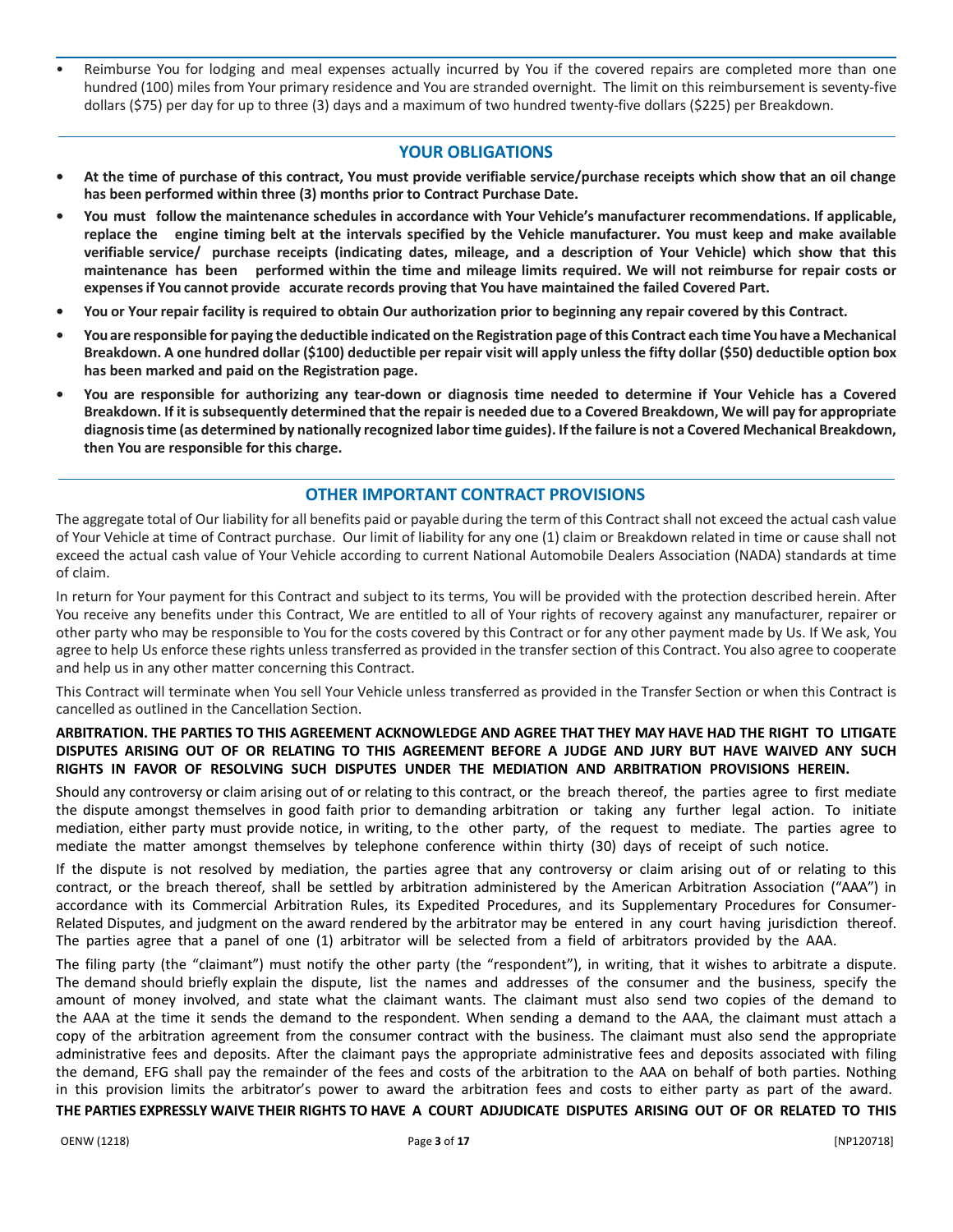AGREEMENT INCLUDING, WITHOUT LIMITATION, IN SMALL CLAIMS COURT OR JUSTICE COURT, EXCEPT FOR THE SOLE PURPOSE OF **CONFIRMING AND ENFORCING AN ARBITRATION AWARD OR ENFORCING THIS PROVISION. THE PARTIES EXPRESSLY WAIVE** THEIR RIGHTS TO JURY TRIAL OF ANY DISPUTE ARISING OUT OF OR RELATED TO THIS AGREEMENT. SHOULD EITHER PARTY BREACH THE ABOVE PROVISIONS BY FILING SUIT IN A COURT OF LAW, THAT PARTY SHALL BE REPSONSIBLE FOR THE COSTS AND **FEES INCURRED TO ENFORCE THE MEDIATION AND ARBITRATION PROVISIONS. IF ANY PORTION OF THE MEDIATION AND ARBITRATION PROVISIONS ARE HELD ILLEGAL OR UNENFORCEABLE IN A JUDICIAL PROCEEDING, SUCH PORTION OF THE MEDIATION AND ARBITRATION PROVISIONS SHALL BE SEVERED AND SHALL BE INOPERATIVE, AND THE REMAINDER OF THE MEDIATION AND ARBITRATION PROVISIONS SHALL REMAIN OPERATIVE AND BINDING ON THE PARTIES.**

**GOVERNING LAW. THE PARTIES AGREE THAT THIS CONTRACT, INCLUDING THE MEDIATION AND ARBITRATION PROVISIONS, SHALL** BE GOVERNED BY THE LAWS OF THE STATE OF TEXAS WITHOUT REGARD TO CONFLICTS OF LAWS. BOTH PARTIES, JOINTLY AND SEPARATELY, UNDERSTAND THAT SOME OR ALL OF THE TERMS OF THIS CONTRACT SHALL BE PERFORMED IN THE STATE OF **TEXAS AND HEREBY IRREVOCABLY CONSENT TO PERSONAL JURISDICTION IN THE STATE OF TEXAS FOR THE PURPOSE OF GOVERNING, CONSTRUING, AND RESOLVING DISPUTES CONCERNING THIS CONTRACT. FURTHER, T H E PARTIES AGREE THAT THE PROPER VENUE FOR THE RESOLUTION OF ANY DISPUTE OVER THIS CONTRACT SHALL BE DALLAS COUNTY, TEXAS.**

**Severability. If any provision of this Contract is held illegal or unenforceable in a judicial proceeding, such provision shall** be severed and shall be inoperative, and the remainder of this Contract shall remain operative and binding on the Parties.

# **FOR A MECHANICAL BREAKDOWN OR MAINTENANCE ITEM, YOU MUST CALL 1-844-548-2816**

### **If You have a Mechanical Breakdown or Maintenance Item, You must follow this procedure:**

- (1) Use all reasonable means to protect Your Vehicle from further damage. This may require You to stop Your Vehicle and call for roadside assistance to have the Vehicle towed. Any operation of the Vehicle that results in further damage related to the original Mechanical Breakdown or Failure shall be considered negligence on Your part and any such further damage shall not be **covered under this Contract.**
- (2) Take Your Vehicle to the licensed repair facility of Your choice and have the repair facility contact Us at 1-844-548-2816 for **instructions before ANY repairs are made.**
- (3) The Administrator reserves the right to inspect Your Vehicle prior to issuing any authorization to the Repair Facility. In the event that the Administrator determines the Repair Facility is unable to perform a proper diagnosis or repair Your Vehicle, or there is a dispute between the Administrator and the Repair Facility, the Administrator reserves the right to move Your Vehicle to a **repair facility of the Administrator's choice.**
- **(4) Prior to proceeding with repairs or Maintenance Items, ensure the Repair Facility has been provided an authorization number** for the covered repairs by the Administrator. Repairs performed without prior approval will not be honored (except for **Emergency Repairs as described within).**
- **(5) If You paid for maintenance items at the Repair Facility, secure a "paid" invoice with pre-printed facility information and mail invoice, and copy of Your Registration page within thirty (30) days of service to: Enterprise Financial Group, Inc. (EFG), P.O. Box 167667, Irving, TX 75016, Attention Accounting**
- (6) Furnish Us or the repair facility with such reasonable information that We may require. This includes receipts for car rental charges, lodging, meals, and signed service receipts (indicating dates, mileage, and a description of Your Vehicle) as required by **this Contract.**
- (7) For simple repairs needed when the Administrator or Service Contract Provider is not available for prior authorization, please **use the following procedure:**

### **Emergency Repairs:**

Refer to Your Contract to determine if the Breakdown is due to the failure of a Covered Part and there are no listed exclusions or wait period in effect that apply. For a simple repair (the total cost of the repair and/or replacement must not exceed three hundred and fifty dollars (\$350)), that is determined to be a Covered Part, authorize the repair facility to perform the repair, and call the Administrator or Service Contract Provider for instructions within five (5) business days, during normal business hours (Monday - Friday: 7 a.m. - 7 p.m. CT, Saturday 8 a.m. - 2 p.m. CT). On major repairs (any repair where the total cost of repair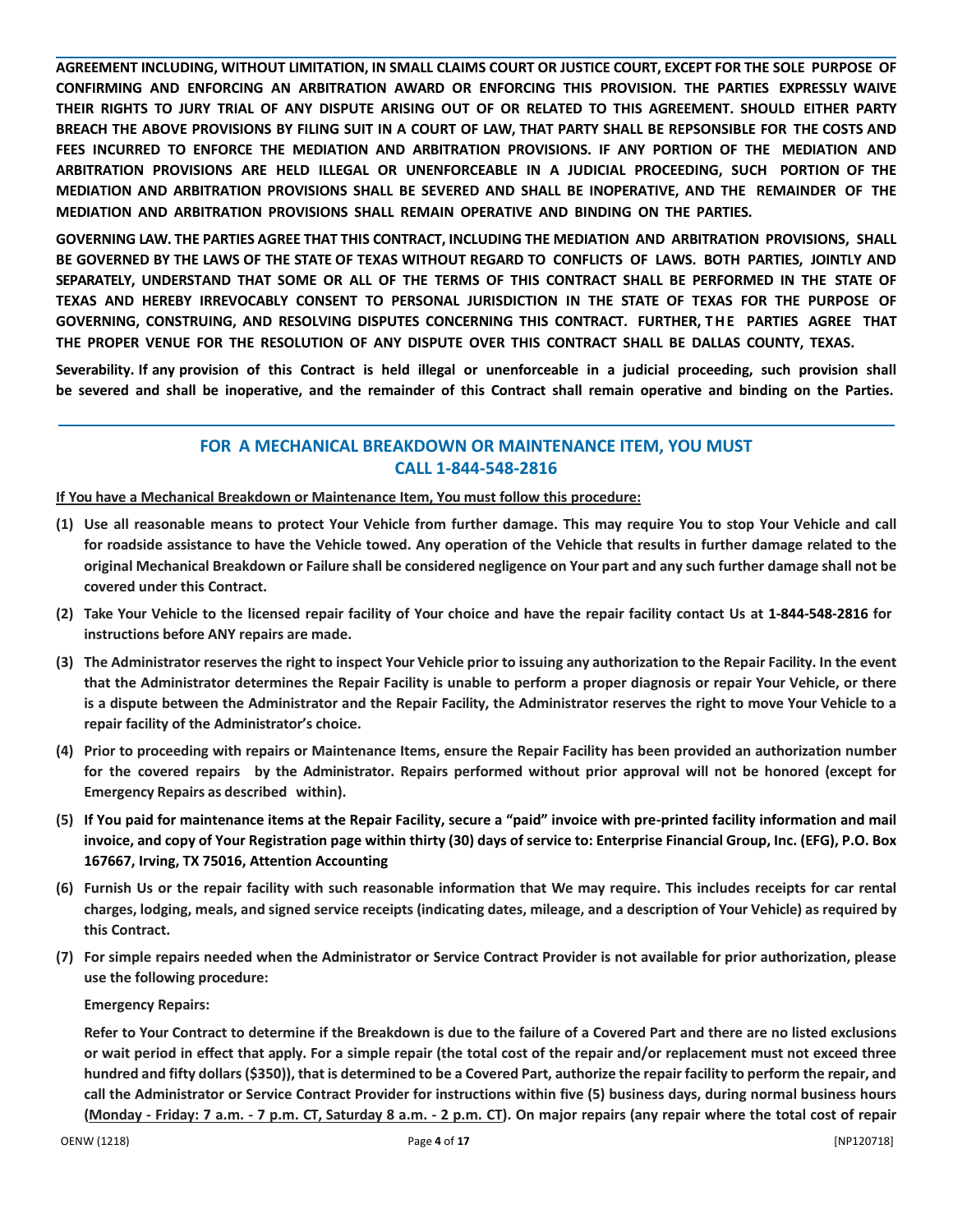and/or replacement exceeds three hundred and fifty dollars (\$350)), determine the failure and repair costs and then contact the Administrator or Service Contract Provider on the next normal business day for an authorization before repairs are performed. **(Utah Residents see "Special State Requirements and Disclosures" for additional clarifying language)**

### **COVERED PARTS**

The following is a list of Covered Parts as determined by the coverage You selected, as indicated on Your Service Contract. For convenience, Covered Parts are listed next to the vehicle systems to which they are related. The vehicle systems listed are NOT **Covered Parts.**

# **ULTIMATE COVERAGE**

Repairs on all assemblies and parts are Covered on Your Vehicle; including eligible Electric Vehicles (EV) and Hybird Vehicles with the exception of the following list of WHAT IS NOT COVERED and the items listed under the Exclusions section:

Paint, carpet, bright metal, trim, sheet metal, bumpers, body panels, glass, physical damage, molding, upholstery, lenses, sealed beams, light bulbs, head lamps, tail lamps, high mount stop lamps, L.E.D. light assemblies, fuses, circuit breakers, remote control consoles, radar detection devices, weather-strips, all exhaust components, the following emission components: purge valve/ solenoids, vacuum canister, vapor return canister, vapor return lines/valves, air pump/lines/valves, emission vapor sensors; gas cap/ filler neck, catalytic converter, battery, battery cables/harness, spark plugs, spark plug wires, fan belts, accessory drive belts, flexible hoses, distributor cap and rotor, shock absorbers, manual/hydraulic clutch assembly, friction clutch disc and pressure plate, weather strips, trim, outside ornamentation, frame and structural body parts, vinyl and convertible tops, canvas top, any convertible top assemblies, fabric top, fiberglass top, hardware or linkages, tires, wheel/rims, wheel balances, safety restraint systems (including air bags), air and water leaks, wind noise, squeaks, rattles, all maintenance services including alignments, brake pads and shoes, brake rotors and drums, tune ups, coolants, lubricants; and hazardous waste fees.

# **DELUXE COVERAGE**

#### **DELUXE PROTECTION is limited to the parts listed below:**

**ENGINE:** Cylinder block and cylinder heads and all internally Lubricated Parts; harmonic balancer and bolt; timing cover; idler pulley; intake manifold; exhaust manifold; valve covers; oil pan; engine mounts; belt tensioners; cam gear bolt; and timing gear, chain and belt; head bolts. Engine block and cylinder heads are only Covered when damaged by a Covered internally Lubricated Part.

**TURBOCHARGER/SUPERCHARGER (Factory Installed Only):** Turbocharger/Supercharger housing; turbo boost valve; turbo waste gate; actuator bearing; bushing and all other internal parts. Turbocharger/Supercharger housing are only covered if damaged by a covered internally lubricated part.

**TRANSMISSION:** Transmission case and all internally Lubricated Parts; torque converter; flywheel/flex plate; transmission mounts; transmission cooler; transmission oil pan; transmission control module (TCM) and vacuum modulator. Transmission case is only covered when damaged by a Covered internally Lubricated Part.

**TRANSFER CASE:** Transfer case and all internally Lubricated Parts. 4x4 Actuator; Transfer case is only Covered when damaged by Covered internally Lubricated Parts.

**DRIVE AXLE(S):** Drive axle housing and all internally Lubricated Parts. Drive axle housing is only covered if damaged by a Covered internally Lubricated Part. Drive shafts; universal joints; locking 4X4 hubs; center support/carrier bearings; differential cover and constant velocity joints unless failure was caused by neglected, torn, cracked, or perforated constant velocity joint boot. Constant velocity joint boots are not Covered.

**AC / HEATING:** (Includes only factory or dealer installed equipment); condenser; condenser fan; condenser fan motor; compressor; compressor clutch; compressor drive motor; evaporator; compressor pulley; accumulator; drier; expansion valve; idler pulley; driver operated A/C controls; electronic A/C control module; heater core; blower motor; orifice tube; high/low cut off switch; and pressure cycling switch.

**COOLING:** Water pump and housing; radiator; cooling fan; cooling fan motor; fan clutch; and coolant recovery tank.

OENW (1218) Page **5** of **17** [NP120718] **FUEL SYSTEM:** Fuel delivery pump; fuel injection pump; fuel injectors; fuel tank; metal fuel lines; fuel pressure regulator; fuel sending unit; fuel gauge; idle air control (IAC) valve and motor; engine control module (ECM); and fuel injection sensors.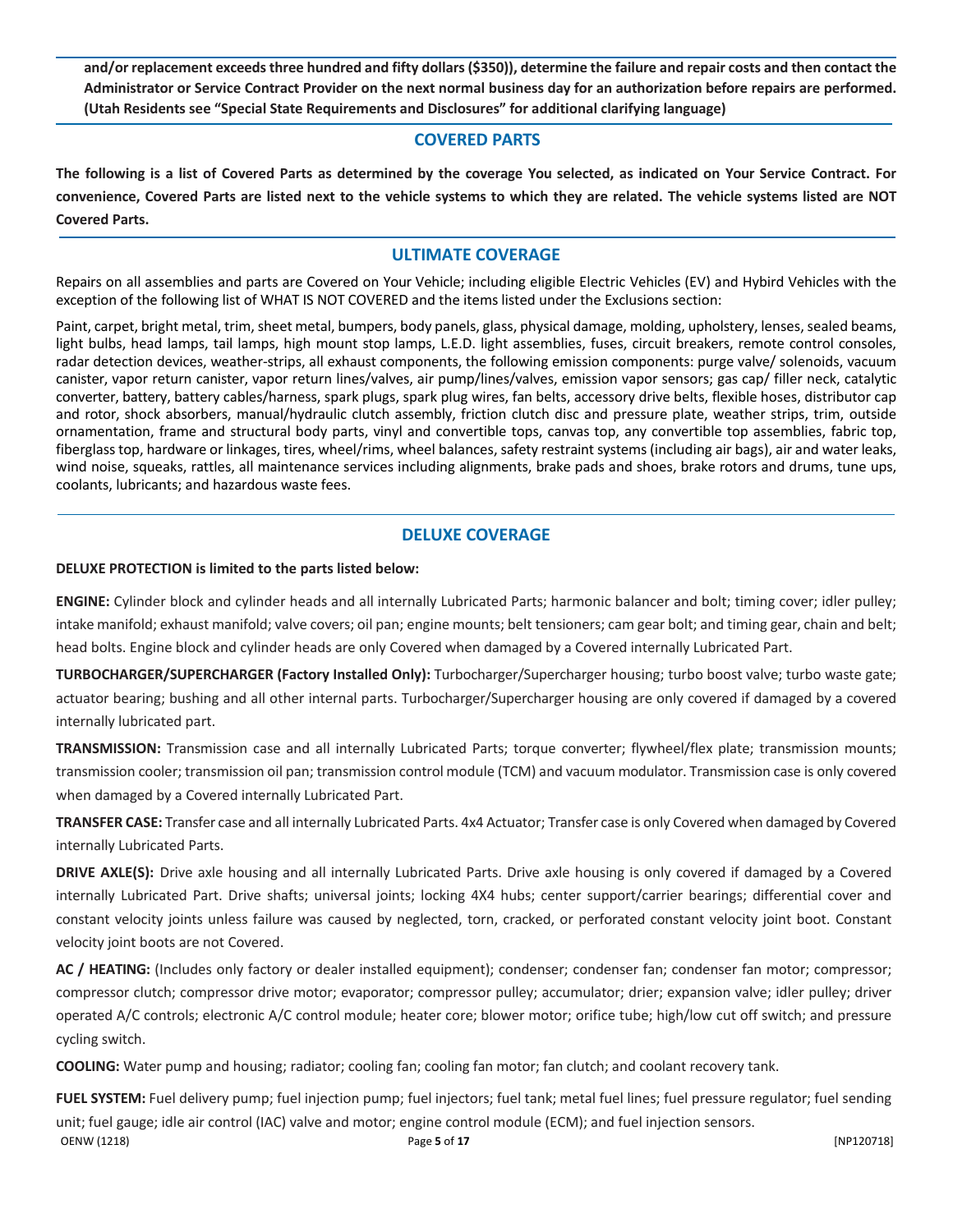**BRAKE:** Master cylinder; power brake cylinder; vacuum assist booster; calipers; wheel cylinders; compensating valve; anti-lock brake system (ABS); modulating valve; crash avoidance system; hydraulic lines and fittings; and parking brake actuator.

**ELECTRICAL:** Alternator; ignition coil; horns; distributor (does not include cap & rotor); starter motor; starter solenoid; starter drive; cruise control systems; adaptive cruise control systems; Ignition lock cylinder; windshield wiper motors; windshield wiper linkage; windshield washer pump; power seat motor; power window motors; regulators; power door locks and actuators; power antenna motor; power trunk release; wiring harness; and driver information gauges (excludes burned out light bulbs); brake light switch; all manually operated switches.

**SUSPENSION:** Upper and lower control arm shafts, bearings and bushings; electronic stability control system; traction control system; wheel bearings; spindles; ball joints; king pins and bushings; radius arm and bushings; stabilizer bar; arm; links and bushings; torsion bars; coil springs; leaf springs; suspension level control compressor; and wheel hub assembly.

**STEERING:** Steering gear box/rack and all internally Lubricated Parts; power steering pump; electric steering motor; tire pressure monitoring system; pitman arm; idler arm; tie rod ends; drag link; and steering column shaft and column couplings.

**COMFORT PACKAGE (manufacturer installed only):** keyless entry system; push button starting system; manufacturer installed communication systems; GPS; factory installed navigation system; and entertainment systems including factory installed DVD and MP3 players; night vision systems and displays and lane departure warning systems.

**ELECTRIC VEHICLE (EV) AND HYBRID VEHICLES:** If Your Vehicle is an EV or Hybrid Vehicle, the following list of additional Covered Parts are also included in this Coverage: control systems; cooling systems; motor/generator/traction motor and all internally Lubricated Parts; on board charger; on board charger connector; on board trickle charger cable; power invertors and regenerative braking systems components.

**SEALS and GASKETS:** Leaking seals and gaskets on any Covered Part listed above. Minor loss of fluid or seepage is considered normal and is not considered a Mechanical Breakdown.

## **POWERTRAIN CHOICE COVERAGE**

The following parts are covered if the CHOICE coverage is selected in the "Coverage Options" section of the Registration Page.

**ENGINE:** Cylinder block and cylinder heads and all internally Lubricated Parts; harmonic balancer; timing gear, chain and belt. Engine block and cylinder heads are only Covered when damaged by a Covered internally Lubricated Part.

**TURBOCHARGER/SUPERCHARGER (Factory Installed Only):** Turbocharger/Supercharger housing; turbo boost valve; turbo waste gate, actuator bearing, bushing and all other internal parts. Turbocharger/Supercharger housing are only covered if damaged by a covered internally lubricated part.

**TRANSMISSION:** Transmission case and all internally Lubricated Parts; torque converter; flywheel/flex plate; and vacuum modulator. Transmission case is only covered when damaged by a Covered internally Lubricated Part.

**TRANSFER CASE:** Transfer case and all internally Lubricated Parts. Transfer case is only Covered when damaged by Covered internally Lubricated Parts.

**DRIVE AXLE(S):** Drive axle housing and all internally Lubricated Parts. Drive shafts; universal joints; locking 4X4 hubs; constant velocity joints unless failure was caused by neglected, torn, cracked, or perforated constant velocity joint boot. Constant velocity joint boots are not Covered under any circumstances. Drive axle housing is only covered if damaged by a Covered internally Lubricated Part.

**AC / HEATING (Includes only factory or dealer installed equipment):** compressor; compressor clutch and coil; condenser; condenser fan; condenser fan motor; evaporator; accumulator; drier; expansion valve; blower motor; orifice tube; high/low cut off switch; and pressure cycling switch.

**COOLING SYSTEM:** water pump; radiator; coolant recovery tank; cooling fan; cooling fan motor; cooling fan clutch.

**FUEL SYSTEM:** Fuel delivery pump; fuel injection pump; metal fuel lines; fuel pressure regulator; fuel sending unit; fuel gauge.

**ELECTRICAL:** Alternator; starter motor; starter solenoid; starter drive; windshield wiper motors; windshield washer pump; power window motors; window regulators; power door locks and actuators; power antenna motor; power window switch; power lock switch; turn signal switch; windshield wiper switch; windshield washer switch; brake light switch; power trunk release switch.

**SEALS and GASKETS:** Seals and gaskets are covered only as part of repair or replacement of the above covered parts. Leaking seals and gaskets are not covered parts.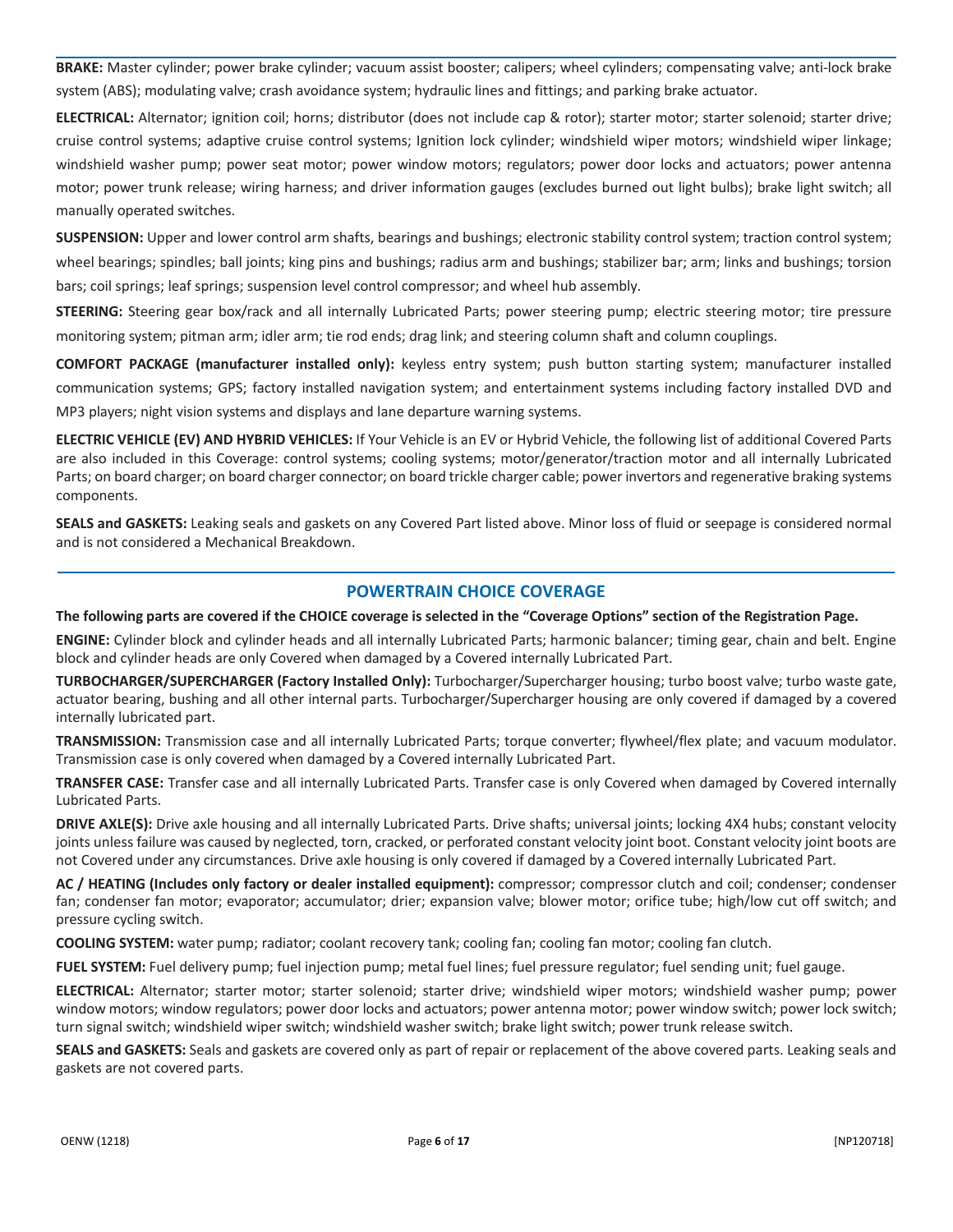# **MAINTENANCE PLAN**

If the Maintenance Plan Surcharge box was selected on the Registration page of this Contract, the following items are covered for the dollar amount and frequency amount as stated:

**BRAKE PAD COVERAGE:** Covers the replacement of one (1) set of brake pads up to \$115.

**BATTERY COVERAGE**: Covers the replacement of one (1) battery up to \$120.

**OIL CHANGE SERVICE:** Covers two (2) engine oil and oil filter services up to \$40 per service.

**ENGINE DIAGNOSTICS COVERAGE:** Covers one (1) computer engine diagnostics check, up to \$60.

**FLUID COVERAGE:** Covers one (1) service of cooling system drain/refill, pressure check, inspection of hoses, belts and clamps, up to \$60.

# **EXCLUSIONS - What this Vehicle Service Contract Does Not Cover**

All parts not specifically listed under Covered Parts are not covered under this Contract. Normal maintenance items beyond those **that are covered in section Maintenance Plan/repairssuch as engine tune-ups and wheel orsuspension alignments are not covered.** Adjustments/Alignments to Covered Parts are not covered. In addition, this Contract provides no benefits or coverage and We have **no obligation under this Contract for:**

- Repairs and/or replacements of covered components that were performed without prior authorization from the Administrator, **except for Emergency repairs completed within the provisions listed as stated in this Agreement.**
- A Breakdown that is reasonably determined to have existed prior to the Contract purchase date or the date Coverage takes **effect.**
- A Breakdown if the information provided by You, or the Repair Facility cannot be verified as accurate or is found to be deceptively **inaccurate.**
- **• A Breakdown caused by lack of customary, proper, or manufacturer's specified maintenance.**
- A Breakdown caused by contamination of or lack of proper fuels, fluids, coolants or lubricants, including a Breakdown caused **by failure to replace seals and gaskets in a timely manner.**
- **• A Breakdown caused by or for damages resulting from overheating regardless of cause.**
- **• Repair or replacement of any parts not necessary to the completion of the repairs for a Covered Breakdown.**
- **• A Breakdown of a Covered Part damaged by a non-Covered Part, or of a non-Covered Part damaged by a Covered Part.**
- In the event a non-Covered Part is required to be replaced due to the replacement of a Covered Part that has failed, and the **non-Covered Part has not failed, the non-Covered Part is not covered under this Contract.**
- A Breakdown resulting from engine sludge, carbon, pre-ignition, detonation, varnish, rust or corrosion (This provision does not apply for residents of Minnesota), foreign objects, dirt, dust, liquid, cracked rubber/neoprene parts, dry rot, road chemicals, **abuse or alteration.**
- **• Any adjustments, repositioning, refitting, realigning, and/or cleaning, including but not limited to repairs necessary to correct: trim fit, squeaks, rattles, idle, water leaks or wind noise.**
- A Breakdown caused by towing a trailer, another vehicle or any other object unless Your Vehicle is equipped for this use as **recommended by the manufacturer.**
- A gradual loss of performance which has resulted from normal operation and use (due to mileage and/or age) such as, but not limited to: valve guides, valves, piston rings, transmission clutch pack, discs and bands, unless worn beyond manufacturer tolerances. Fastening hardware (external nuts, bolts, springs, brackets etc.), exhaust system, injector cleaning, shop supplies, **waste or disposal fees, any other miscellaneous shop charges.**
- Modified vehicles are not eligible for coverage unless the modification(s) were recommended and approved by the manufacturer **(Georgia residents see Special State Requirements).**
- **• A Breakdown caused by off-roading, misuse, abuse, racing or any form of competition.**
- OENW (1218) Page **7** of **17** [NP120718] Certain vehicles outlined on the Administrator's or Service Contract Provider's guidelines with the Seller are ineligible. This includes, but is not limited to: exotic vehicles, grey market vehicles, incomplete chassis, salvage or branded title vehicles, total loss vehicles, police, postal, taxi, and emergency vehicles, rental vehicles, tow vehicles, vehicles equipped with a snow plow,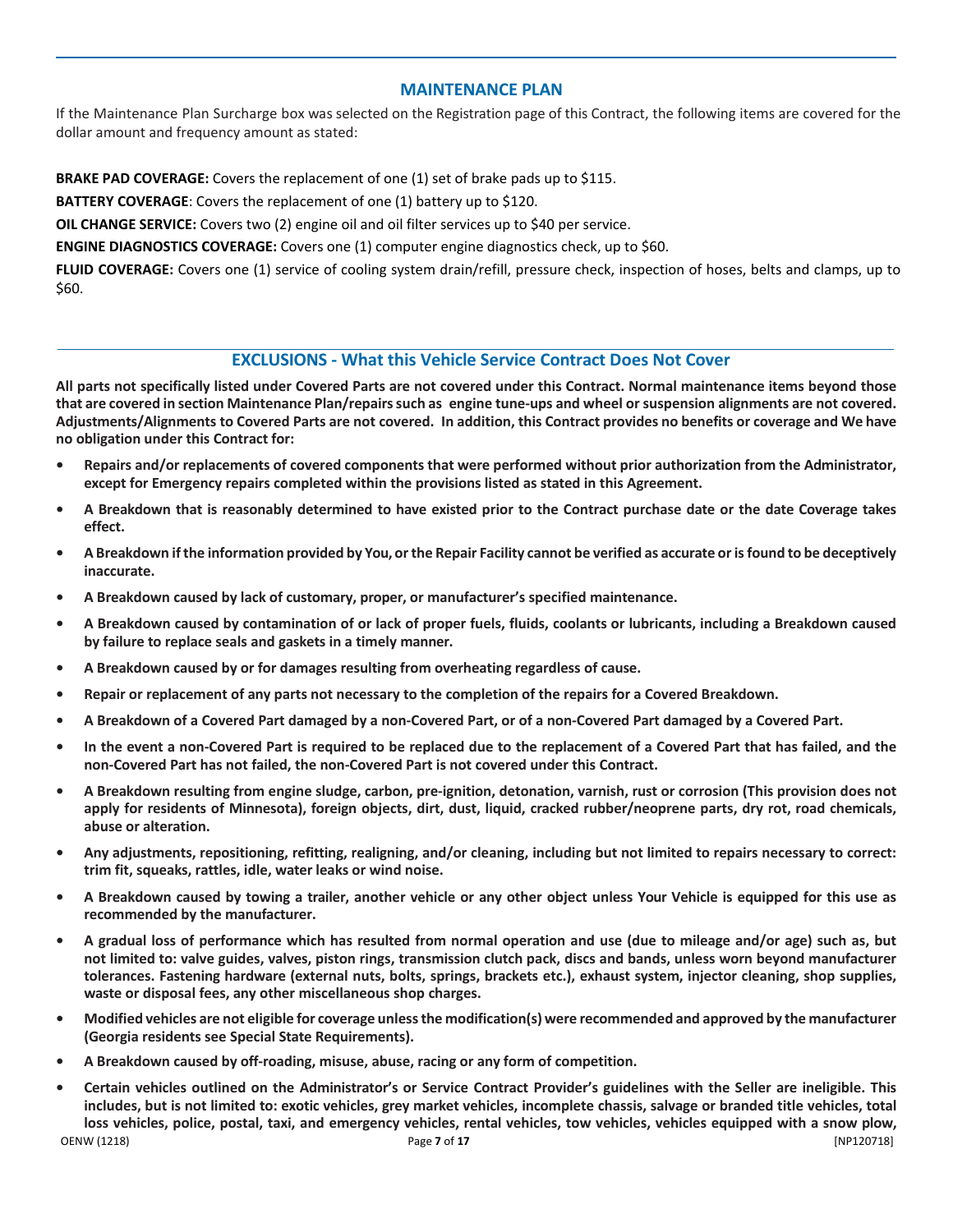lifted vehicles, vehicles equipped with a flat bed, and vehicles greater than 1 ton. Salvage, Branded or Total Loss Vehicles as defined herein. Any Vehicle that has ever been issued a "salvage" or "branded" title or similar title under any state's law; or has ever been declared a "total loss" or equivalent by any insurer or financial institution, such as a payment for a claim in lieu of **repairs because the cost of repairs exceeded the cash value of the Vehicle is specifically excluded from coverage under this Contract.**

- Vehicles used for business, deliveries, construction, or commercial hauling (unless the Commercial Use Vehicle box has been **marked and paid on the Registration Page).**
- A Breakdown caused by collision, fire, theft, freezing, vandalism, riot, explosion, lightning, earthquake, windstorm, hail, water, flood, other acts of nature, or acts of the public enemy or any government authority, or for any hazard insurable under standard **physical damage insurance policies.**
- Loss of use, loss of time, lost profits or savings, inconvenience, commercial loss, storage charges, freight or other incidental or **consequential damages or loss that results from a Breakdown.**
- Any liability, cost or damages You incur or may incur to any third parties other than for Administrator or Service Contract **Provider approved repair or replacement of Covered Parts which caused a Mechanical Breakdown.**
- Any liability for damage to property, or for injury to or death of any person arising out of the operation, maintenance or use of **Your Vehicle whether or not related to a Breakdown.**
- Any cost covered by a repairer's or supplier's guarantee, or any cost which would be covered by a manufacturer's warranty, or that the manufacturer has announced its responsibility through any means including public recalls or factory service bulletins, **whether or not the manufacturer remains a viable entity.**
- Any part not covered by, or excluded by the original Vehicle manufacturer's warranty, whether or not the manufacturer **remains a viable entity.**
- **• A Breakdown not occurring in the United States or Canada.**
- Any mechanical problems that existed prior to, or at the time of the purchase of this Contract, whether or not the failure would be otherwise covered by the Contract. (This does not apply for residents of Arizona and Georgia. See the "Special State **Requirements and Disclosures" section.)**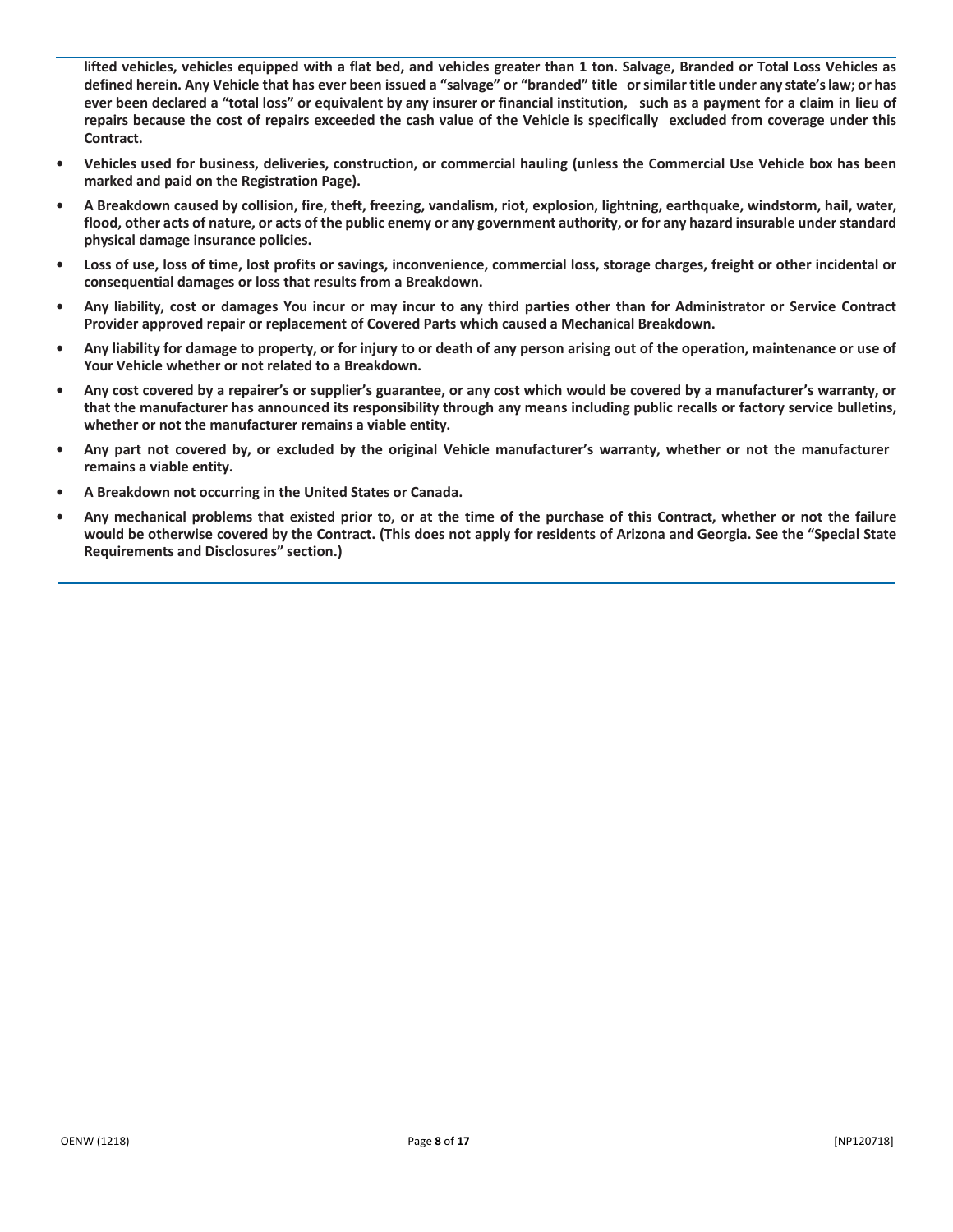# **ROADSIDE COVERAGE - If You Require Roadside Assistance You Must Call [1-866-245-3784]**

You will be protected by ROADSIDE ASSISTANCE for the full term of this Contract. Roadside benefits include: towing, flat tire changes (using Your inflated spare), jump starts, vehicle fluid delivery, lockout assistance, and Concierge Services (as defined in this contract). You are responsible for the cost of any vehicle fluids and key cutting/replacement. The maximum benefit is one hundred dollars (\$100) per incident. Roadside services administered by Driver's Advantage Road Club at 122 W. John Carpenter Fwy. Ste 600 75039. **For any Roadside Service You MUST call [1-866-245-3784] (toll-free)** if Your covered Vehicle is in need of a NON-ACCIDENT RELATED Emergency Roadside Service where failure is due to a defect in material or workmanship. Benefits are available 24 hours a day, 365 days a year and are provided on a "Sign & Drive" basis. **ONLY ROAD SERVICES PROVIDED THROUGH THIS 866 NUMBER WILL BE HONORED.** 

#### **ROAD AMERICA SAVINGS CONNECTION**

Save up to 50% on hotel stays and receive savings for car rentals, theme parks, prescriptions, and much more using the Road America Savings connection website: **www.road-america.com/savings**. The activation code for first time users is 10999. If You have any issues logging on or using a discount code, call [**1-866-245-3815]**, and a friendly customer service agent will be happy to assist You.

## **CONCIERGE SERVICES**

Assistance is provided for: (1.) event ticketing; (2.) travel assistance – including hotel referrals and reservations, restaurant referrals and reservations, and airline ticketing assistance and ground transportation coordination; (3.) ATM locator services; (4.) floral services; (5.) specialty gift buying services; and, (6.) directions services including weather notifications. There is a limit of up to three (3) assistance events for concierge services. **For assistance, please contact Our Customer Care Department at [1-866-245- 3784]- Monday - Friday between 8:30 a.m. to 5:00 p.m.**

# **ROAD HAZARD COVERAGE APPLIES FOR ULTIMATE AND DELUXE COVERAGE ONLY (TIRE ONLY) - If You have a Road Hazard, You Must Call 1-844-548-2816**

If you have a Road Hazard as defined below, You will be reimbursed the cost to repair or, if non-repairable, the cost to replace a damaged tire(s) on Your Vehicle if damage is caused by a Road Hazard on a public roadway. Road Hazard is defined as objects and road conditions such as potholes, rocks, wood debris metal parts, plastic or composite scraps or any item causing tire damage other than wear and tear and those conditions excluded below. Prior-notification of repair is required; You must call 1-844-548-2816 for a tracking number prior to any tire(s) repair or replacement.

**For Tire Repair,** You will be reimbursed up to twenty dollars (\$20) per occurrence for the full charges incurred for the repair.

**For Tire Replacement,** You will be reimbursed for a replacement tire(s) should the tire(s) become non-repairable due to impact breaks snags, punctures or other road hazards. You must have more than 3/32" tread depth remaining to be eligible for reimbursement. You will be reimbursed for up to one hundred dollars (\$100) for each tire replacement per occurrence, up to a maximum aggregate per Contract term of four hundred dollars (\$400).

#### **Non covered expenses include:**

- Tires that have 3/32" or less tread depth remaining.
- Repair or replacement covered by the manufacturer or other warranty or customer's primary insurance coverage.
- Replacement exceeding the manufacturer's vehicle specification, or when the manufacturer, by public announcement or recall, established its responsibilities to replacement for any manufacturer's defect.
- Damage caused by negligence, abuse, misuse, collision, manufacturer's defects, curb impact, valve or rim leaks, improper installation, dry rot in either sidewall or tread, tire chains, racing or off-road use, vandalism, malicious mischief, chain damage, fire or theft.
- Failure occurring from operating on any surface other than federal, state, county, city or municipality paved roads or highways.
- Vehicles used forshuttle, towing/wrecker service, dumping, lifting or hoisting, or off-road activity.
- Vehicles used for racing, rentals, dealer loaners, limousine, taxi, police car or other emergency vehicle.
- Vehicles registered and/or otherwise normally operated outside the continental United States of America, Alaska, Hawaii and Canada.
- Tire(s) and/or wheels that do not meet the manufacturers recommendations specific to Your Vehicle.
- Misuse occasioned from driving on tire(s) that are over inflated, under inflated or flat.
- Replacement of tire(s) without prior notification.

Prior notification is required before any tire repair or tire replacement can be made. For Tire coverage, YOU must call 1-844-548-2816 for a Tracking number. Within thirty (30) days of the covered incident, the following documentation must be mailed to the address listed below:

A) Copy of this Service Contract

OENW (1218) Page **9** of **17** [NP120718]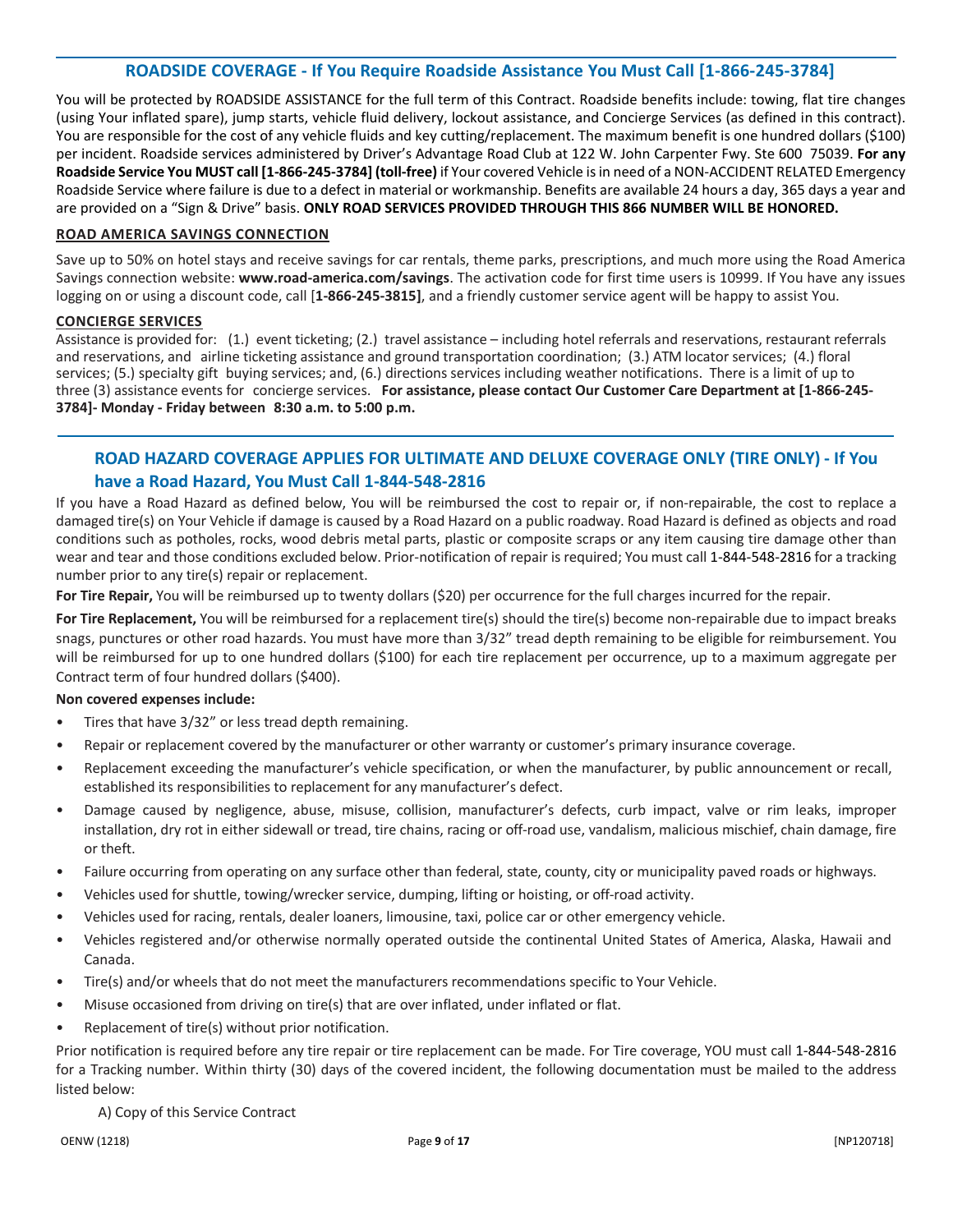B) Copy of tire repair invoice (if applicable)

C) Copy of the tire replacement invoice including:

1) tread depth of the damaged tire

2) detailed description and cause of tire damage

3) any other information reasonably requested

Required documents must be mailed to:P.O.Box167667,Irving,TX75016.The Administrator reserves the right to inspect all damaged tires.

# **HOW THIS CONTRACT MAY BE TRANSFERRED**

This Contract is subject to transfer, reassignment or sale. It is Your responsibility to notify Us in the event this Contract has been **transferred to a subsequent owner stating the name, address and telephone number of the purchaser.**

This provision is only available if You are the original Contract purchaser. Your rights and duties under this Contract may only be assigned if You sell Your Vehicle directly to another individual (excluding dealer trade-ins) and We receive Your written notification, as noted above, within thirty (30) days from the date of sale to the subsequent owner and upon payment to Us of a seventy-five dollar (\$75) transfer fee, unless contrary to state law, insurance subrogation is waived by all parties (For Florida residents only, the transfer fee is forty dollars (\$40)). Contracts purchased on a payment plan must be paid in full or payment obligations assigned to new Vehicle owner prior to transfer. Confirmation of the transfer acceptance by Us is required before coverage for the new owner **is effective.**

The coverage provided by this Contract cannot be renewed. This Contract is only transferable once by the first retail purchaser to the **subsequent owner identified on the transfer form and therefore is not transferable to any additional owners.**

# **HOW THIS CONTRACT MAY BE CANCELLED INCLUDING REFUNDS AND CHARGES**

The cancellation refund amount will be calculated in accordance with the provisions stated in this Contract. Please review STATE **REQUIREMENTS AND DISCLOSURES as a cancellation addendum may be provided. An addendum is not provided for all states. We reserve the right to cancel this Contract and will not pay for a Mechanical Breakdown or maintenance as identified under the Maintenance Plan of this agreement if:**

- **• There is a material misrepresentation or fraud by You at the time of sale of this Contract.**
- Your odometer fails, or for any reason does not record the actual mileage of Your Vehicle after purchase date and You do not have it fixed and the mileage certified within thirty (30) days of the failure date. (This provision does not apply to Nevada or **Utah residents. See Yourstate specific cancellation language.)**
- Your Vehicle meets any of the conditions listed in the "Exclusions" section as outlined above. (This provision does not apply to **Nevada residents. See Nevada specific cancellation language.)**

Failure to make monthly payments in a timely manner may result in cancellation of this Contract and no refund will be due. If this Contract was financed or purchased on a payment plan (by a funding company) the Finance Company or Funding Company shall be entitled to any refunds resulting from cancellation of this Contract for repossession of Your Vehicle, total loss of Your Vehicle or **failure to make monthly payments in a timely manner, or early cancelation prior to balance being paid in full.**

You may cancel this Contract by providing written notice of Your intention to cancel, addressed to either the Seller or Us. The Seller is required to facilitate any refund due You. If You contact either the Seller or Us and provide written notice of cancellation within the first thirty (30) days after the Purchase Date, You are entitled to a full refund if You have not filed a claim against the Contract. If You contact the Seller or Us and provide written notice of cancellation more than thirty (30) days after the Purchase Date, We will keep a prorated amount of the Contract price based on the greater of days in force or miles driven compared to the total time and mileage of Your contract term, less claims paid, plus a cancellation fee, if applicable. Any refund shall be paid to the **Finance Company on Your behalf, and the refund may be deducted from Your balance owed.**

Should You have any issues with receiving a prompt refund of any amount due or any request to provide any additional verification, **please contact Us to expedite and ensure a prompt refund, if due, is provided**

**CANCELLATION FEE: The cancellation fee is seventy-five dollars (\$75).** If You are a resident of **Alabama**, the cancellation fee is twenty-five dollars (\$25). If You are a resident of **Florida**, the cancellation fee is forty dollars (\$40). If You are a resident of **Arkansas, Idaho, Illinois**, **Louisiana, Missouri, Oklahoma or Texas** the cancellation fee is fifty dollars (\$50). There are no cancellation fees for residents of **District of Columbia, Georgia, and New Hampshire.**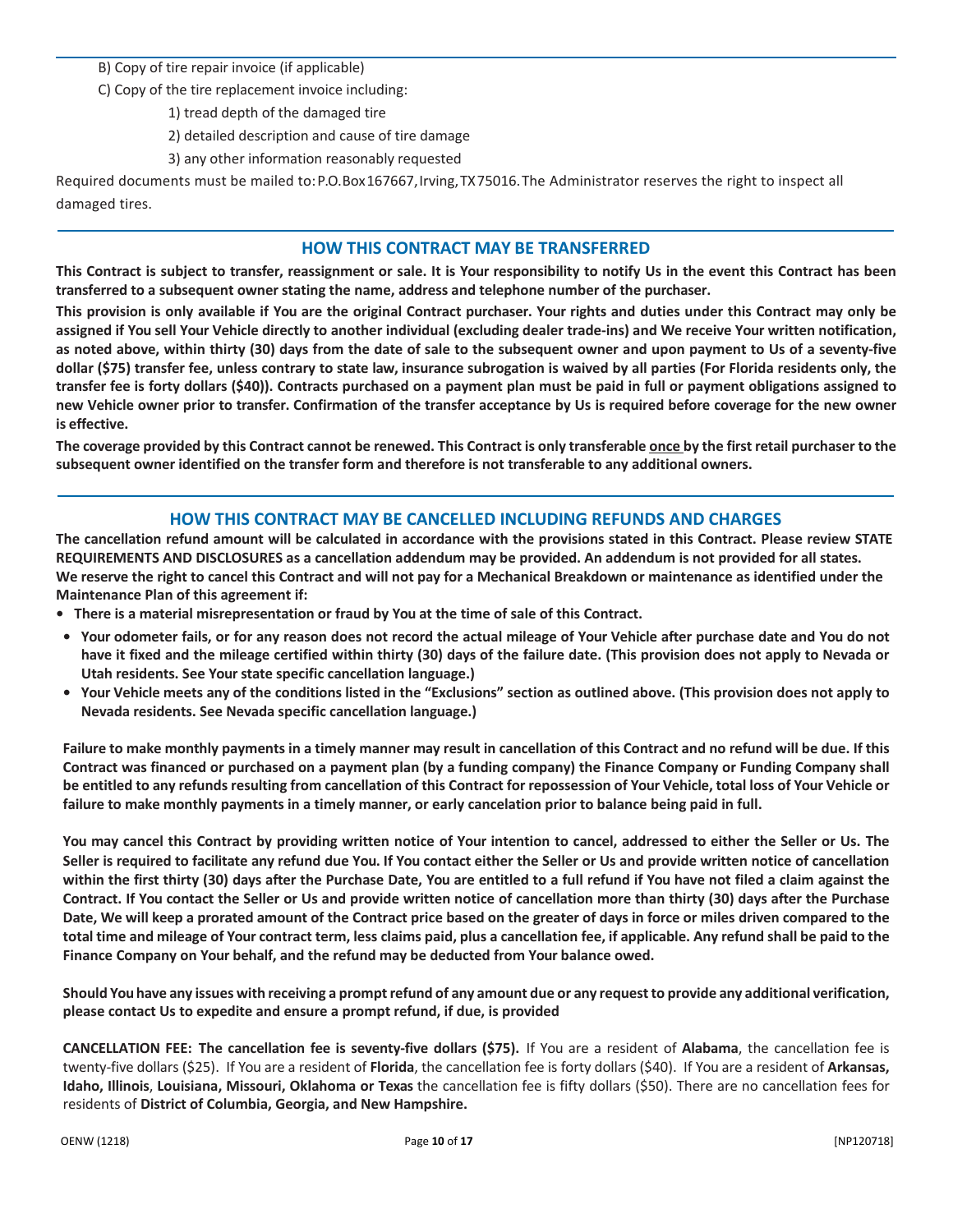# **EFG COMPANIES PRIVACY POLICY**

To review the General Privacy Policy of EFG Companies please visit Our website at <http://www.efgcompanies.com/privacy> or contact Us at 1-800-527-1984.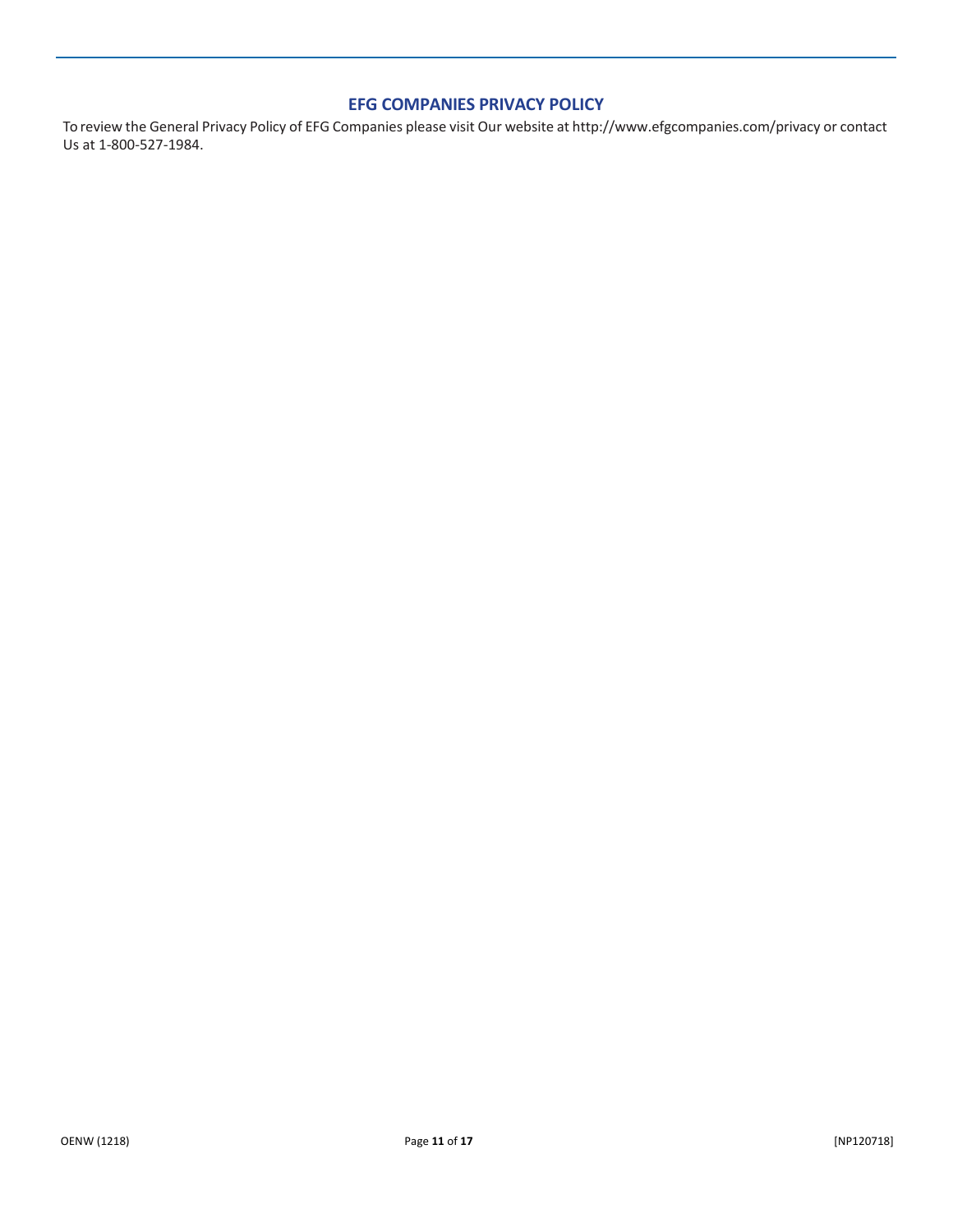#### **ALABAMA**

CANCELLATION: If the Vehicle Service Contract is cancelled within ten (10) days of Your purchase of this Contract (the initial period) and no claims have been made under the Contract, the amount of the refund shall be equal to the full amount paid for this Contract. After the initial period, or if a claim has been made under this Contract, the amount of the refund shall be a pro-rata share of the selling price of the Contract as determined above.

#### **ARIZONA**

CANCELLATION: This Contract cannot be cancelled or voided by EFG or its representatives for the following reasons including, but not limited to: (i) pre-existing conditions known by the EFG or the Vehicle dealer at the time the Contract was purchased; (ii) prior use or unlawful acts relating to the product; (iii) misrepresentation by either EFG and/or Seller; and (iv) ineligibility for the program, including grey market, high performance and GM diesel autos. Claims paid will not be deducted from Your cancellation refund amount.

#### **ARKANSAS**

CANCELLATION: Claims paid will not be deducted from Your cancellation refund amount.

#### **CONNECTICUT**

CANCELLATION: You have the right to cancel if Your Vehicle is returned, sold, lost, destroyed, or stolen.

ADDITIONAL DISCLOSURE: In home service is not provided. If the Service Contract is less than one year, the coverage will be automatically extended while the product is being repaired when the Service Contract expires. Under Regulations of Connecticut State Agencies § 42-260-3, We are required to make reasonable efforts with You to resolve disputes regarding this Agreement. If EFG and You cannot reach an agreement, You may file a written complaint with the State of Connecticut Insurance Department, P.O. Box 816, Hartford, CT 06142-0816, Attn: Consumer Affairs.

#### **DISTRICT OF COLUMBIA**

CANCELLATION: If We cancel this Contract after the firstsixty (60) days, We will mail to You written notice of cancellation at least thirty (30) days before the cancellation date.

#### **FLORIDA**

CANCELLATION: If this Contract is cancelled by Us, the return of premium must not be less than one hundred percent (100%) of the paid unearned pro-rata premium. The lien holder will be named on the refund check when financing has been provided for the Service Contract premium. You may cancel this Contract by surrendering a copy of this Contract with written notice to Us. In the event this Contract is canceled by You during the first sixty (60) days from the Effective Date, the entire premium will be refunded and less an acquisition charge up to five percent (5%) of the gross premium paid. If cancellation is requested after the first sixty (60) days, refund will be based upon the lesser of months or mileage remaining, relative to the original agreement, and calculated on a pro rata basis. Return of premium will not be less than ninety percent (90%) of the paid unearned pro rata premium.

ADDITIONAL DISCLOSURE: The rate charged for the service agreement is not subject to regulation by the Florida Office of Insurance Regulation.

#### **GEORGIA**

CANCELLATION: Cancellation shall be in accordance with O.C.G.A. 33-24-44. We may only cancel this Contract for fraud or material misrepresentation or for non-payment. Notice of cancellation will be ten (10) days for non-payment and thirty-one (31) days for other reasons. The lien holder may only cancel Your Contract for repossession of Your Vehicle or if there is a total loss of Your Vehicle. Claims paid will not be deducted from Your cancellation refund amount.

#### ADDITIONAL DISCLOSURES:

**All plans require a mandatory "Waiting Period" before Coverage takes effect. The "Waiting Period" requires that You wait thirty (30) days from the Contract Purchase Date and one thousand (1,000) miles from the Current Odometer mileage as stated on this Registration page. Thirty (30) days and one thousand (1,000) miles will be added to the term of Your Contract. For Ultimate Coverage, the coverage ends when (1) the term selected expires as measured from the Contract Purchase Date or (2) the mileage on Your Vehicle, as measured from zero (0) miles, reaches the mileage limit for the term selected. For Deluxe and Powertrain coverage, Vehicle Plan expiration is measured in time/mileage from the Contract Purchase Date and Odometer Mileage (at Contract Purchase Date).**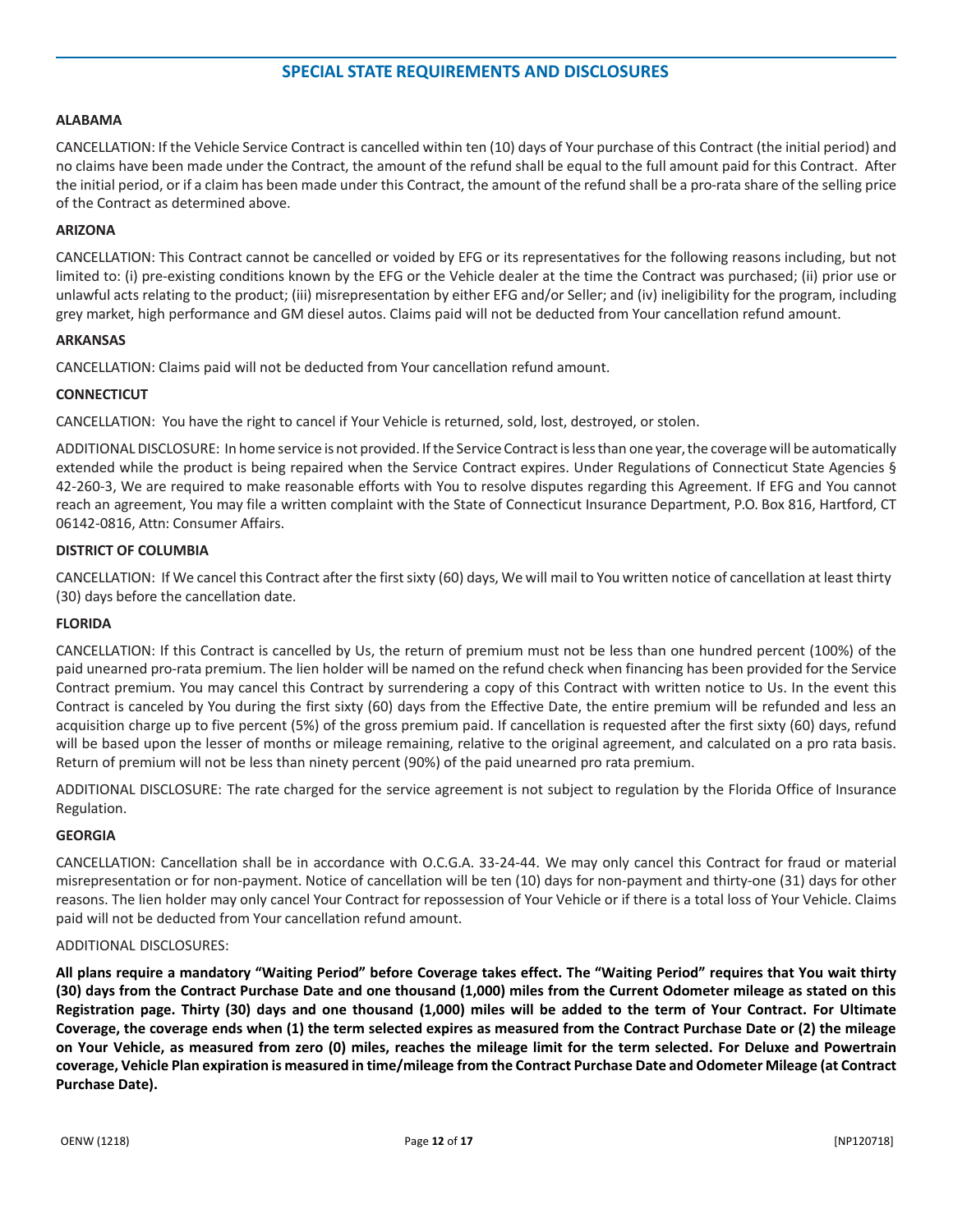#### GEORGIA (continued)

The third (3rd) bullet point in the EXCLUSIONS section is modified to the following: A Breakdown if the information provided by You cannot be verified as accurate or is found to be deceptively inaccurate. Additional Exclusions include (1) A Breakdown caused by or involving modifications to Your Vehicle made by You or with Your knowledge that are not performed or recommended by the manufacturer, and (2) Any pre-existing condition known to You. The term "sludge" is replaced with "gelled or solidified motor oil". The Arbitration provisions stated under the "Other Important Contract Provisions" section of this Contract does not apply to Georgia residents. This vehicle service contract will be governed under the laws of the State of Georgia.

#### **IDAHO**

CANCELLATION: Claims paid will not be deducted from Your cancellation refund amount.

ADDITIONAL DISCLOSURES: Coverage afforded under this Vehicle Service Contract is not guaranteed by the Idaho Insurance Guarantee Association.

#### **ILLINOIS**

CANCELLATION: In the event this Contract is cancelled by You or Us after the initial period, or if a claim has been paid under this Contract, We will refund a pro-rated amount of the Contract price less any claims paid and less the cancellation fee, if applicable. If You elect to cancel this Contract, the Service Contract Provider may retain a cancellation fee not to exceed the lesser of ten percent (10%) of the Service Contract Price or fifty dollars (\$50).

ADDITIONAL DISCLOSURES: In the event covered service is not provided by the Service Contract Provider within sixty (60) days of proof of loss by the Service Contract Holder, the Service Contract Holder may file directly with the Service Contract reimbursement insurance company.

#### **INDIANA**

ADDITIONAL DISCLOSURES: Your proof of payment to Us for this Contract shall be considered proof of payment to the insurance company which guarantees Our obligations to You. This Contract excludes coverage for any pre-existing condition known to You. The Arbitration language found in the Other important Contract Provisions section of this contract does not apply. Arbitration will be held in accordance with Indiana Code 34-57-1. This service contract is not insurance and is not subject to Indiana insurance law.

#### **IOWA**

ADDITIONAL DISCLOSURES: This Contract is subject to rules administered by the Iowa Insurance Division at 1-515-281-5705. Written inquiries or complaints should be mailed to the following address: 330 E. Maple Street, Des Moines, IA 50319. If You make a direct claim against the insurance company include a copy of Your Contract and Your paid repair order.

#### **LOUISIANA**

CANCELLATION: In calculating any refund, no deduction will be made for any claims that have been paid under the Contract.

#### **MARYLAND**

ADDITIONAL DISCLOSURES: In the event a covered service is not provided by Us within sixty (60) days of proof of loss by the Service Contract Holder, the Service Contract Holder may file directly with the Service Contract reimbursement insurance company.

#### **MINNESOTA**

CANCELLATION: We may only cancel this Contract if there is material misrepresentation or fraud only if such misrepresentation or fraud occursin the submission of a claim. A ten percent (10%) penalty per month must be added to a refund that is not paid or credited within forty-five (45) days after return of the Service Contract to the provider.

ADDITIONAL DISCLOSURES: (1) If the used Motor Vehicle has less than thirty-six thousand (36,000) miles, the warranty must remain in effect for at least sixty (60) days or two thousand, five hundred (2,500) miles whichever comes first. (2) If the used Motor Vehicle has thirty-six thousand (36,000) miles or more but less than seventy-five thousand (75,000) miles, the warranty must remain in effect for at least thirty (30) days or one thousand (1,000) miles, whichever comes first. All coverage provided for Your Vehicle under this Motor Vehicle Service Contract shall exclude coverage currently in force under any express warranty providing the same coverage Vehicle as outlined above.

#### **MISSISSIPPI**

CANCELLATION: A cancellation of coverage is not effective unless notice is mailed or delivered to the Contract Holder not less than thirty (30) days prior to the effective date of such cancellation. A cancellation of coverage for non-payment is not effective unless notice is mailed or delivered to the Contract Holder not less than ten (10) days prior to the effective date of such cancellation.

OENW (1218) Page **13** of **17** [NP120718] ADDITIONAL DISCLOSURES: For claims authorization and approvals call 1-844-548-2816, during normal business hours. If the Administrator's offices are closed, and a covered emergency repair must be performed, then have the repair facility contact 1-844-548-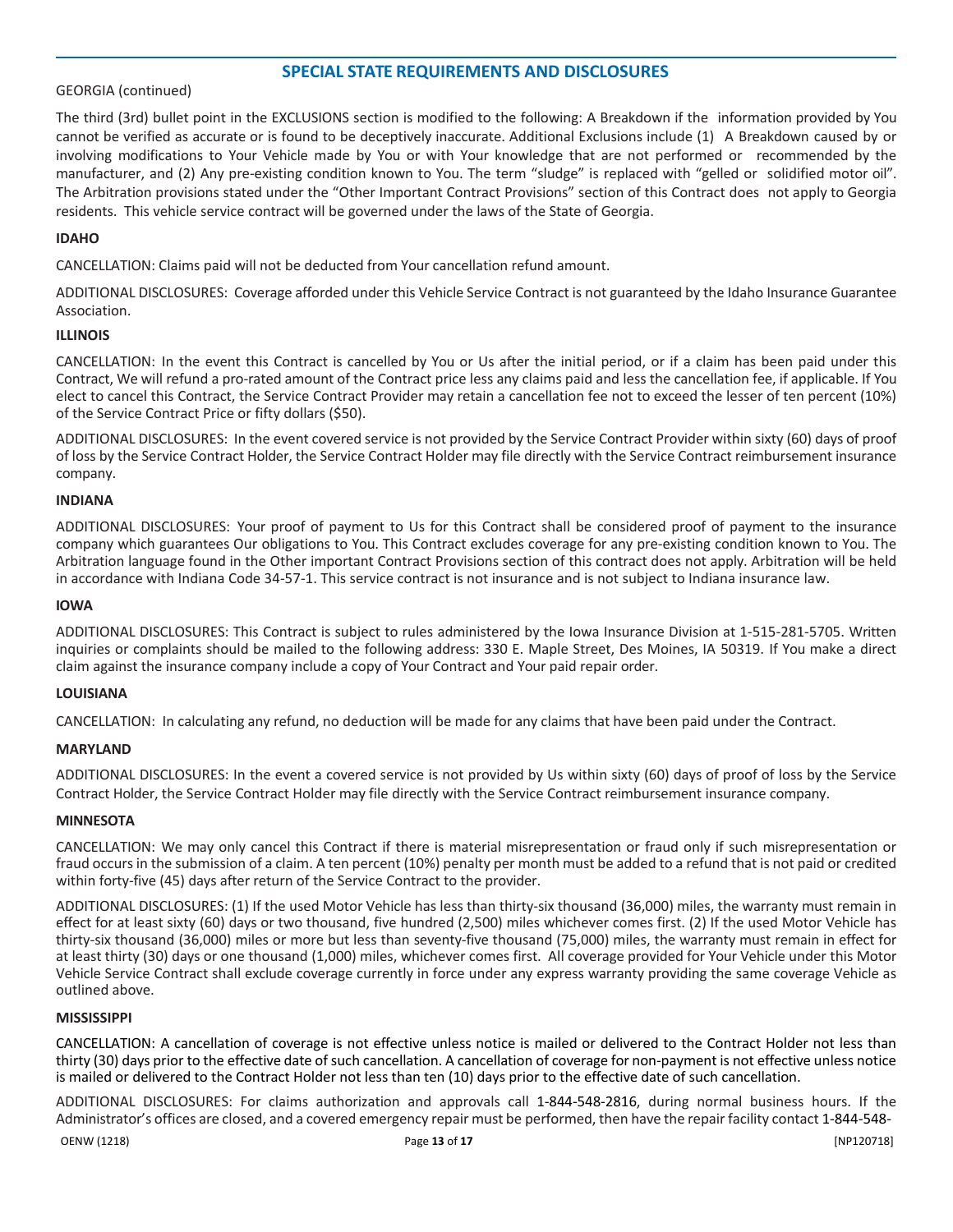#### MISSISSIPPI (continued)

2816 and leave a voice mail message on the claims line. After repairs are complete, forward all appropriate paperwork to Enterprise Financial Group, Inc. (EFG), P.O. Box 167667, Irving, TX 75016, 1-844-548-2816, [www.efgcompanies.com](http://www.efgcompanies.com/) for reimbursement. If any repairs are completed during normal business hours, authorization must be given prior to repairs being performed. The Arbitration provisions stated under the "Other Important Contract Provisions" section of this Contract does not apply to Mississippi residents.

This contract is not provided or supported by a manufacturer or distributor.

#### **MISSOURI**

CANCELLATION: A ten percent (10%) penalty per month shall be added to a refund that is not paid within forty-five (45) days for return of the Contract to the Provider.

ADDITIONAL DISCLOSURES: In the event that this Contract is not financed, any refund issued as a result of cancellation of this Contract should be sent to You directly. The provider of the Service Contract shall mail a written notice to the Contract Holder within fifteen (15) days of the date of termination.

#### **NEBRASKA**

ADDITIONAL DISCLOSURES: The obligations of the Obligor to You are guaranteed under a reimbursement insurance policy issued by American Bankers Insurance Company. Upon failure of the Obligor to pay any claim after proof of loss has been filed with the Obligor, You shall be entitled to make a direct claim against the following insurer: American Bankers Insurance Company of Florida, 11222 Quail Roost Drive, Miami, FL 33157, 1-866-306-6694.

Nebraska residents are not required to resolve disputes by way of Arbitration. However, if You elect resolution by way of arbitration, arbitration will be in accordance with the provisions outlined in the "OTHER IMPORTANT CONTRACT PROVISIONS" section of this Contract.

#### **NEVADA**

CANCELLATION: Cancellations will be administered in accordance with NAC 690C.120. If We cancel this Contract, the cancellation does not become effective until at least fifteen (15) days after the notice of cancellation is mailed to the Contract Holder. We will refund the purchase price of the Contract within forty-five (45) days after the Contract has been returned to Us. A ten percent (10%) penalty will be added to Your refund for each thirty (30) day period that the refund remains unpaid. No cancellation fee will be charged to the Contract Holder if this Contract is cancelled by Us. Should Your Contract be cancelled due to lack of payment in a timely manner then Your Contract will be cancelled and a refund will be issued in accordance with NAC 690C.120(1). Claims paid will not be deducted from Your cancellation refund amount.

ADDITIONAL DISCLOSURES: This Contract is non-renewable. Nevada law shall govern the provisions of this Contract. If this Contract is issued in Nevada, only Nevada law, and not the laws of any other state, may govern its substantive provisions.

#### **NEW HAMPSHIRE**

ADDITIONAL DISCLOSURES: Your benefits and the Seller's obligation to perform under this Contract are insured by an insurance policy with American Bankers Insurance Company of Florida, 11222 Quail Roost Drive, Miami, FL 33157, 1-866-306-6694. If the benefits as described are not provided within sixty (60) days after You provide proof of loss covered by this Contract, then You may make a direct claim against American Bankers Insurance Company of Florida. In the event that You do not receive satisfaction under this Contract, You may contact the New Hampshire Insurance Department, 21 South Fruit Street, Suite 14, Concord, NH 03301, 1-603-271-2261. The Arbitration provisions stated under the "Other Important Contract Provisions" section of this Contract does not apply to New Hampshire residents.

#### **NEW JERSEY**

ADDITIONAL DISCLOSURES: A ten percent (10%) penalty per month must be added to a refund that is not paid or credited within fortyfive(45) days after return of the Service Contract to the provider.

#### **NEW YORK**

CANCELLATION: If the Vehicle Service Contract is cancelled within ten (10) days of Your purchase of this Contract (the initial period) and no claims have been made under the Contract, the amount of the refund shall be equal to the full amount paid for this Contract. After the initial period, or if a claim has been made under this Contract, the amount of the refund shall be a pro-rata share of the selling price of the Contract as determined above. A ten (10%) percent penalty per month shall be added to a refund that is not made with thirty (30) days of return of the Contract to the Issuing Seller.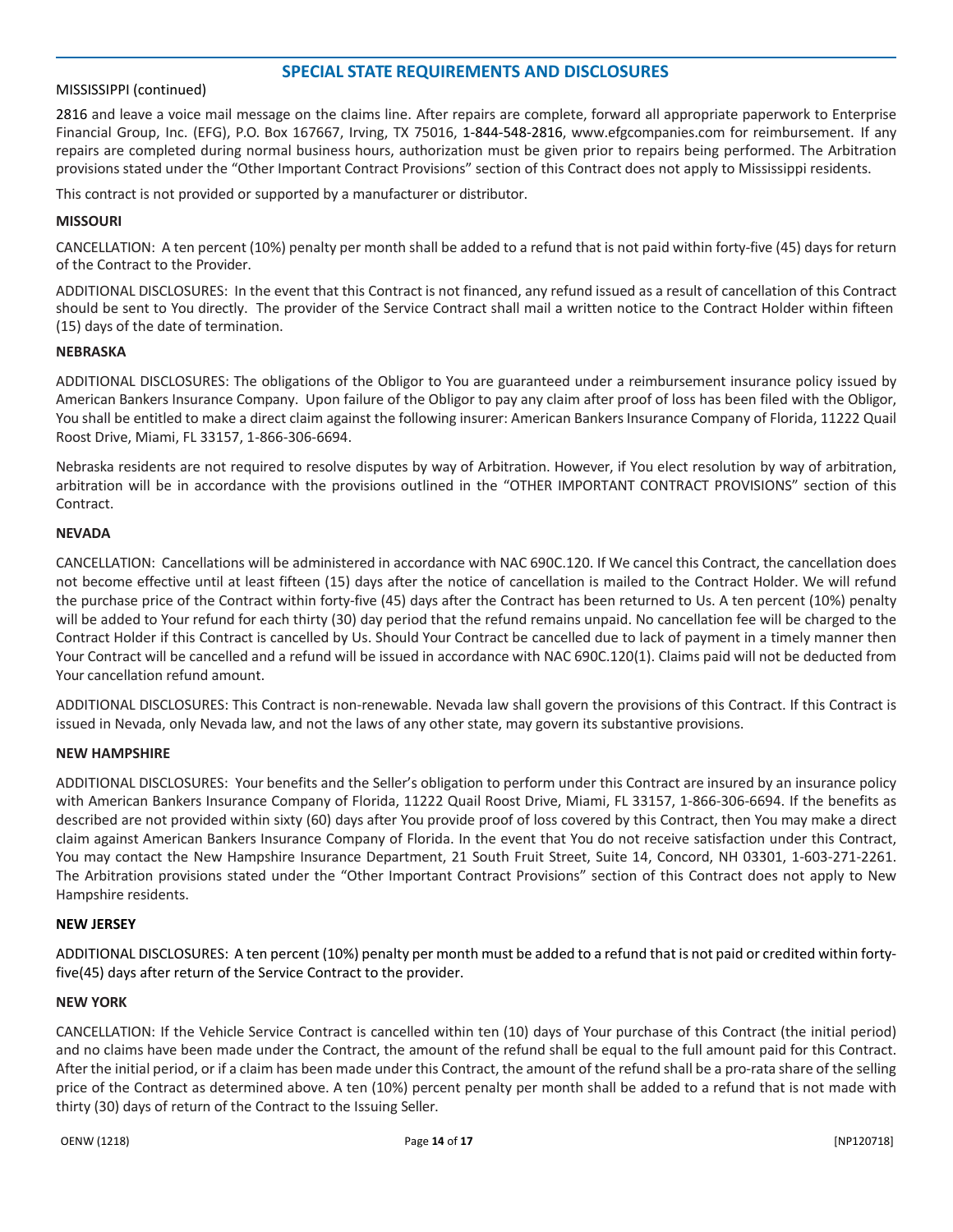#### **NORTH CAROLINA**

CANCELLATION: The Consumer can cancel at any time after purchase and receive a pro-rata refund less a reasonable administrative fee, not to exceed ten percent (10%) of the amount of the pro-rata refund.

#### **OKLAHOMA**

CANCELLATION: The following statement replaces the refund language in the Contract cancellation section: The following cancellation language applies after the "Waiting Period" is complete: You are entitled to a full refund in the event You cancel the Contract within the first thirty (30) days and no claims have been authorized or paid. In the event the Contract is cancelled by You after the first thirty (30) days or a claim has been made within the first thirty (30) days, return of premium shall be based upon one hundred (100%) of the unearned pro-rata premium in addition to any claims paid by the Contract. We may retain a cancellation fee not to exceed the lesser of ten percent (10%) of the unearned pro-rata premium or fifty dollars (\$50). In the event the Contract is cancelled by Us, return of premium shall be based upon one hundred percent (100%) of unearned pro-rata premium.

ADDITIONAL DISCLOSURES: This is not an Insurance Contract. This service warranty is not issued by the manufacturer or wholesale company marketing the product. This warranty will not be honored by such manufacturer or wholesale company. Oklahoma service warranty statutes do not apply to commercial use references in service warranty contracts. Coverage afforded under this Contract is not guaranteed by the Oklahoma Insurance Guaranty Association. Roadside services are administered by SafeRide Motor Club, 4287 Beltline Road, Box 198, Addison, TX 75001, 1-866-914-7697.

The Arbitration Provision section of this Contract is amended to include the following: While arbitration is mandatory, the outcome of any arbitration shall be non-binding on the parties, and either party shall, following arbitration, have the right to reject the arbitration award and bring suit in a district court.

#### **OREGON**

ADDITIONAL DISCLOSURE: Subject to ORS 36.600-36.740, If claim settlement cannot be reached, the parties may elect arbitration by mutual agreement at the time of the dispute after the claimant has exhausted all internal appeals and can be binding by consent of the insured person. Arbitration takes place under the laws of the State of Oregon and is held in the insured's county or any other county in this state agreed to by both parties.

#### **SOUTH CAROLINA**

CANCELLATION: A ten percent (10%) penalty per month shall be added to a refund that is not paid or credited within forty-five (45) days after return of the Service Contract to the Provider. If You cancel after the initial period, or if a claim has been made under this Contract, the amount of the refund shall be a pro-rata share of the selling price of the Contract as determined above less any claims paid.

ADDITIONAL DISCLOSURES: In the event covered service is not provided by the Service Contract Provider within sixty (60) days of proof of loss by the Service Contract Holder, the Contract Holder is entitled to apply directly to the reimbursement insurance company. Should You have a disputed claim, You may contact the South Carolina Department of Insurance, Capitol Center, 1201 Main Street, Ste. 1000. Columbia, South Carolina 29201 or 1-800-768-3467.

#### **TEXAS**

CANCELLATION: A ten percent (10%) penalty per month shall be added to a refund that is not paid or credited within forty-five (45) days after return of the Service Contract to Us.

ADDITIONAL DISCLOSURES: Unresolved complaints may be directed to the Texas Department of Licensing and Regulation, P. O. Box 12157, Austin, TX 78711, 512-463-2906 or 1-800-803-9202.

#### **UTAH**

CANCELLATION: This Contract may only be cancelled by Us on grounds of (1) material misrepresentation and (2) substantial breaches of contractual duties, conditions, or warranties. In general, if We cancel this Contract, We will mail to You written notice of cancellation at least thirty (30) days before the cancellation date. However, if We cancel this Contract within the first sixty (60) days after the Contract purchase date or if We cancel this Contract because You have defaulted in Your obligation to repay the amount financed by the lien holder, We will mail to You written notice of cancellation at least ten (10) days before the cancellation date.

ADDITIONAL DISCLOSURES: Failure to give any notice or file any proof of loss required by the Contract within the time specified in the Contract does not invalidate a claim made by the insured, if the insured shows that it was not reasonably possible to give the notice or file the proof of loss within the prescribed time and that notice was given or proof of loss filed as soon as reasonably possible. Coverage afforded under this Vehicle Service Contract is not guaranteed by the Property and Casualty Guarantee Association. Obligations of the Provider under this Service Contract are guaranteed under a Service Contract reimbursement insurance policy. Should the Provider fail to pay or provide service on any claim within sixty (60) days after proof of loss has been filed; the Contract Holder is entitled to make a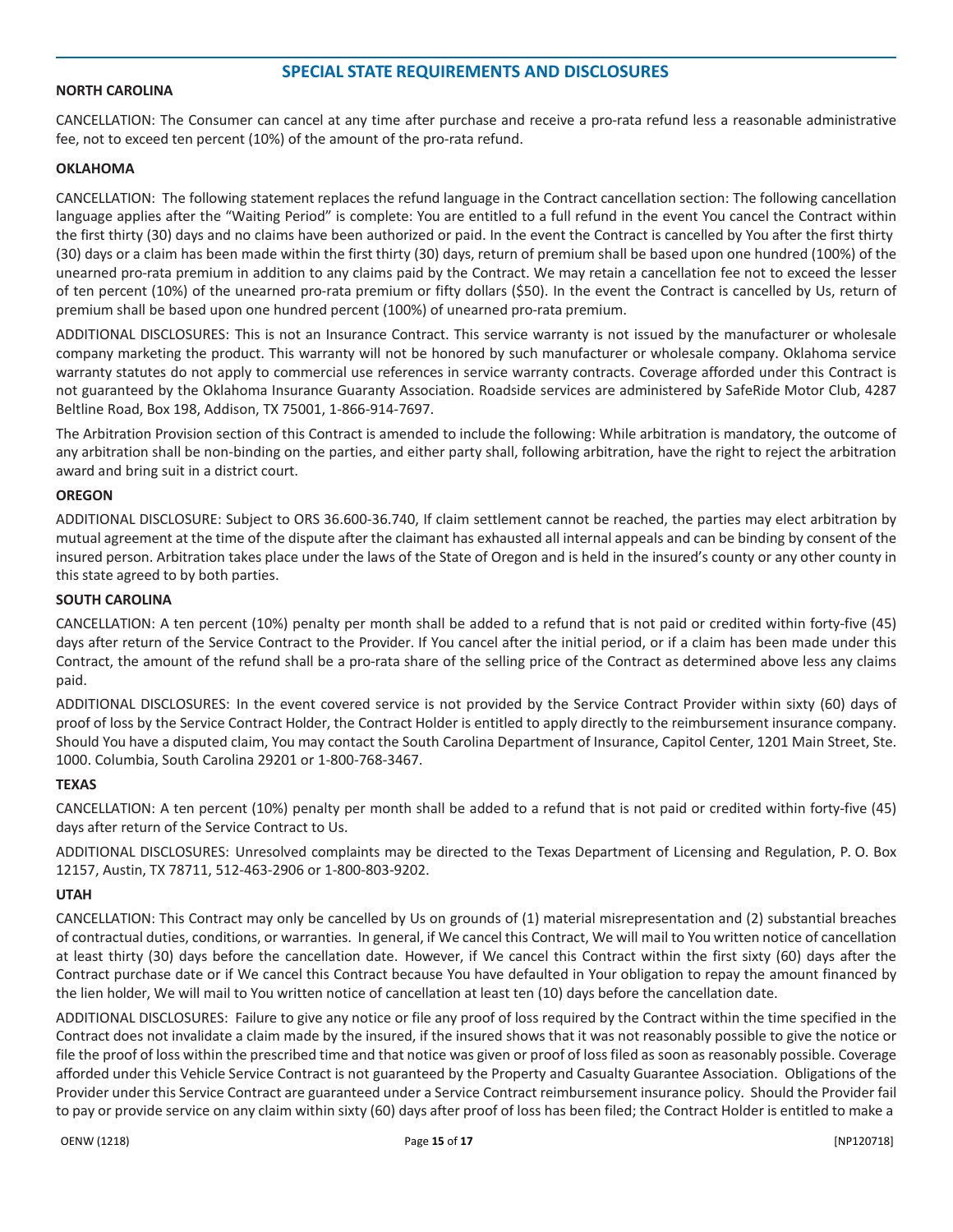#### UTAH (continued)

claim directly against the Insurance Company. This Service Contract is subject to limited regulation by the Utah Insurance Department. To file a complaint, contact the Utah Insurance Department. Utah residents have the option purchasing this Vehicle Service Contract by paying in full at the time of purchase, financing the cost with the Vehicle, or utilizing an outside financing source. Roadside services are administered by SafeRide Motor Club, 4287 Beltline Road, Box 198, Addison, TX 75001, 1-866-914-7697.

Any matter in dispute between You and Us may be subject to Arbitration as an alternative to court action pursuant to the rules of (The American Arbitration Association or other recognized arbitrator), a copy of which is available on request from Us. Any decision reached by arbitration shall be binding upon both You and Us. The arbitration award may include attorney'sfees if allowed by state law and may be entered as a judgement in any court of proper jurisdiction.

Emergency Repairs: For repairs needed when the Administrator is not available for prior approval, You must refer to Your Contract to determine if the Breakdown is due to the failure of a Covered Part and there are no listed exclusions that apply, authorize the repair facility to perform the repair, and call the Administrator for instructions as soon as reasonably possible at which point the claim will be reviewed for benefits per the terms of the Contract.

#### **VERMONT**

CANCELLATION: We may only cancel this Contract for fraud or material misrepresentation affecting the Service Contract or the presentation of a claim there under, or violation of any of the terms or conditions of the Service Contract. If the Vehicle Service Contract is cancelled within thirty (30) days of Your purchase of this Contract (the initial period) and no claims have been made under the Contract, the amount of the refund shall be equal to the full amount paid for this Contract. After the initial period, or if a claim has been made under this Contract, the amount of the refund shall be a pro-rata share of the selling price of the Contract as determined above. If We cancel this Contract, We will give You a written forty-five (45) day notice by certified mail, of cancellation fifteen (15) day notice for non-payment of premium, along with the reason.

#### **WISCONSIN**

ADDITIONAL DISCLOSURES: This Contract contains the complete agreement between the parties and should be signed in the Registration Page by both the Customer and an Authorized Representative of the Issuing Seller. **THIS CONTRACT IS SUBJECT TO LIMITED REGULATION BY THE OFFICE OF THE COMMISSIONER OF INSURANCE.**

In the event of a total loss of property covered by this Contract that is not covered by a replacement of the property pursuant to the terms of this Contract, You shall be entitled to cancel this Contract and received a pro rata of any unearned provider fee, less any claims paid. Proof of loss must be provided as soon as reasonably possible. Failure to furnish proof of loss within such time does not invalidate or reduce Your claim if You can demonstrate that it was not reasonably possible to file the documents within such time period. We have the right to subrogation collection, but only after You have been made whole and You are fully compensated for damages.

The Arbitration provisions stated under the "Other Important Contract Provisions" section of this Contract does not apply to Wisconsin residents.

We may only cancel this Contract for nonpayment of the provider fee, material misrepresentation by You to the provider or administrator, or substantial breach of duties by You relating to the Vehicle or its use. We will mail a written notice to You at the last-known address that We have on record at least five (5) days prior to cancellation by Us. The written notice willstate the effective date of the cancellation and the reason for the cancellation. If We cancel this Contract for a reason other than non-payment of the provider fee, We will refund one hundred percent (100%) of the unearned pro rata provider fee, less any claims paid. A reasonable administrative fee not to exceed ten percent (10%) of the provider fee will apply. A ten percent (10%) penalty per month shall be added to a refund that is not paid or credited within forty-five (45) days after return of the Service Contract to the Provider.

You can also contact the Office of the Commissioner of Insurance, a state agency which enforces Wisconsin's Insurance laws, and file a complaint at the Office of the Commissioner of Insurance, Complaints Department, [P.O. Box 7873, Madison, WI 53707-7873, 1-800-236-8517 or 1-608-266-0103].

#### **WYOMING**

CANCELLATION: You may return the Service Contract within twenty (20) days of the date the Service Contract was mailed to You. Upon return of the Service Contract to Us within the applicable time period, if no claim has been made under the Service Contract prior to its return to Us, the Service Contract is void and We shall refund You, or the lien holder, with the full purchase price of the Service Contract. The right to void the Service Contract is not transferable and shall apply only to the original Service Contract purchaser, and only if no claim has been made prior to its return to Us. A ten percent (10%) penalty per month shall be added to a refund that is not paid or credited within forty-five (45) days after return of the Service Contract to Us. We will mail a written notice to You at Your last known address at least ten (10) days prior to cancellation by Us. Prior notice is not required if the reason for cancellation is nonpayment of the provider fee, a material misrepresentation by You to Us or a substantial breach of duties by You relating to the covered